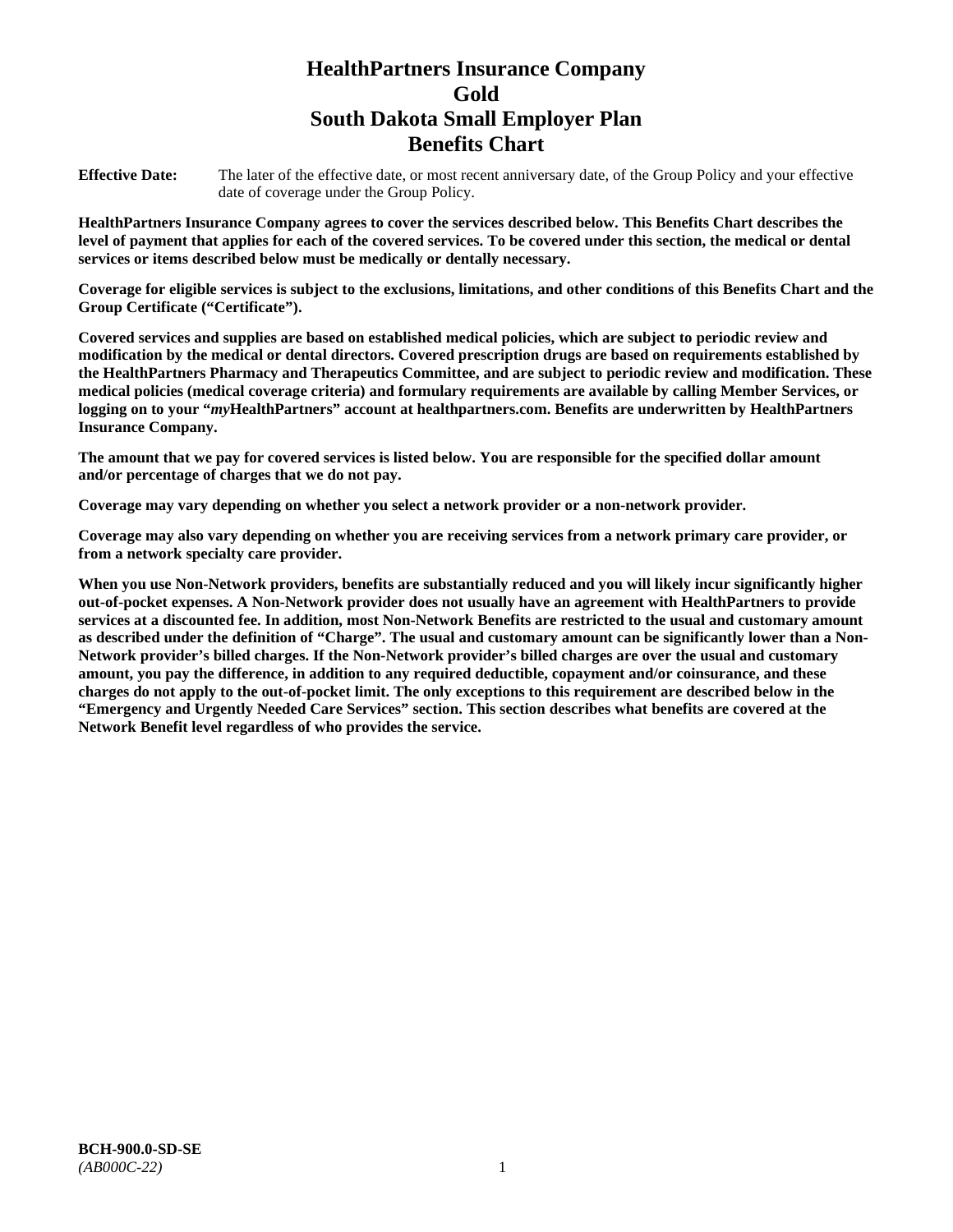# **These definitions apply to this Benefits Chart. They also apply to the Certificate.**

| <b>Biosimilar Drug:</b> | A prescription drug, approved by the Food and Drug Administration (FDA), that the FDA<br>has determined is biosimilar to and interchangeable with a biological brand name drug.<br>Biosimilar drugs are not considered generic drugs and are not covered under the generic<br>drug benefit.                                                                                                                                                                                                                                                                                                                                         |
|-------------------------|-------------------------------------------------------------------------------------------------------------------------------------------------------------------------------------------------------------------------------------------------------------------------------------------------------------------------------------------------------------------------------------------------------------------------------------------------------------------------------------------------------------------------------------------------------------------------------------------------------------------------------------|
| <b>Brand Name Drug:</b> | A prescription drug, approved by the Food and Drug Administration (FDA), that is<br>manufactured, sold, or licensed for sale under a trademark by the pharmaceutical company<br>that originally researched and developed the drug. Brand name drugs have the same active-<br>ingredient formula as the generic version of the drug. However, generic drugs are<br>manufactured and sold by other drug manufacturers and are generally not available until<br>after the patent on the brand name drug has expired. A few brand name drugs may be<br>covered at the generic drug benefit level if this is indicated on the Formulary. |
| <b>Calendar Year:</b>   | This is the 12-month period beginning 12:01 A.M. Central Time, on January 1, and ending<br>12:00 A.M. Central Time of the next following December 31.                                                                                                                                                                                                                                                                                                                                                                                                                                                                               |
| <b>Charge:</b>          | For covered services delivered by a network provider this is the provider's discounted<br>charge for a given medical/surgical service, procedure or item.                                                                                                                                                                                                                                                                                                                                                                                                                                                                           |
|                         | For covered services delivered by non-network providers, a contracted rate may apply if<br>such arrangement is available to HealthPartners.                                                                                                                                                                                                                                                                                                                                                                                                                                                                                         |
|                         | For the usual and customary charge for covered services delivered by non-network<br>providers, our payment is calculated using one of the following options to be determined at<br>HealthPartners' discretion: 1) a percentage of the Medicare fee schedule; 2) a comparable<br>schedule if the service is not on the Medicare fee schedule; or 3) a commercially<br>reasonable rate for such service.                                                                                                                                                                                                                              |
|                         | The usual and customary charge is the maximum amount allowed that we consider in the<br>calculation of the payment of charges incurred for certain covered services. You must pay<br>for any charges above the usual and customary charge, and they do not apply to the Out-of-<br>Pocket Limit.                                                                                                                                                                                                                                                                                                                                    |
|                         | A charge is incurred for covered ambulatory medical and surgical services, on the date the<br>service or item is provided. A charge is incurred for covered inpatient services, on the date<br>of admission to a hospital. To be covered, a charge must be incurred on or after your<br>effective date and on or before the termination date.                                                                                                                                                                                                                                                                                       |
| Copayment/Coinsurance:  | The specified dollar amount, or percentage, of charges incurred for covered services, which<br>we do not pay, but which you must pay, each time you receive certain medical services,<br>procedures or items. Our payment for those covered services or items begins after the<br>copayment or coinsurance is satisfied. Covered services or items requiring a copayment or<br>coinsurance are specified in this Benefits Chart.                                                                                                                                                                                                    |
|                         | For services provided by a network provider:                                                                                                                                                                                                                                                                                                                                                                                                                                                                                                                                                                                        |
|                         | An amount which is listed as a flat dollar copayment is applied to a network provider's<br>discounted charges for a given service. However, if the network provider's discounted<br>charge for a service or item is less than the flat dollar copayment, you will pay the network<br>provider's discounted charge. An amount which is listed as a percentage of charges or<br>coinsurance is based on the network provider's discounted charges, calculated at the time<br>the claim is processed, which may include an agreed upon fee schedule rate for case rate or<br>withhold arrangements.                                    |
|                         | For services provided by a non-network provider:                                                                                                                                                                                                                                                                                                                                                                                                                                                                                                                                                                                    |
|                         | Any copayment or coinsurance is applied to the lesser of the provider's charges or the<br>usual and customary charge for a service.                                                                                                                                                                                                                                                                                                                                                                                                                                                                                                 |
|                         | A copayment or coinsurance is due at the time a service is provided, or when billed by the<br>provider. The copayment or coinsurance applicable for a scheduled visit with a network<br>provider will be collected for each visit, late cancellation and failed appointment.                                                                                                                                                                                                                                                                                                                                                        |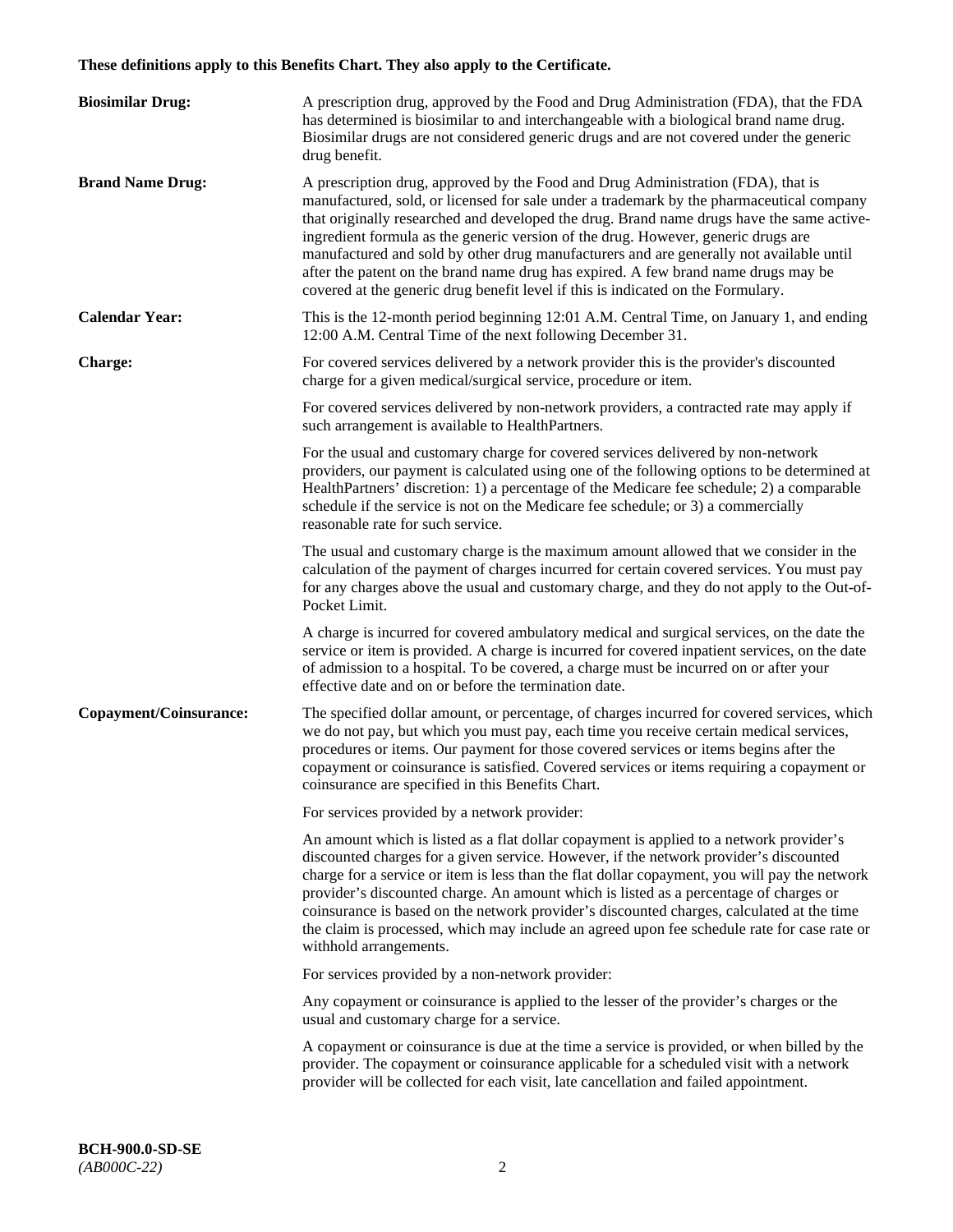| Deductible:                      | The specified dollar amount of charges incurred for covered services, which we do not pay,<br>but an enrollee or a family has to pay first in a calendar year. Our payment for those<br>services or items begins after the deductible is satisfied. If you have a family deductible,<br>each individual family member may only contribute up to the individual deductible amount<br>toward the family deductible. An individual's copayments and coinsurance do not apply<br>toward the family deductible. For Network Benefits, your family deductible will follow the<br>family deductible for the highest Benefit Level in which any family member is enrolled<br>during that calendar year. For network providers, the amount of the charges that apply to<br>the deductible are based on the network provider's discounted charges, calculated at the<br>time the claim is processed, which may include an agreed upon fee schedule rate for case<br>rate or withhold arrangements. For non-network providers, the amount of charges that<br>apply to the deductible are the lesser of the provider's charges or the usual and customary<br>charge for a service. |
|----------------------------------|------------------------------------------------------------------------------------------------------------------------------------------------------------------------------------------------------------------------------------------------------------------------------------------------------------------------------------------------------------------------------------------------------------------------------------------------------------------------------------------------------------------------------------------------------------------------------------------------------------------------------------------------------------------------------------------------------------------------------------------------------------------------------------------------------------------------------------------------------------------------------------------------------------------------------------------------------------------------------------------------------------------------------------------------------------------------------------------------------------------------------------------------------------------------|
|                                  | Any amounts paid or reimbursed by a third party, including, but not limited to: point of<br>service rebates, manufacturer coupons, manufacturer debit cards or other forms of direct<br>reimbursement to an Insured for a product or service, will not apply toward the deductible,<br>to the extent permitted under state and federal law.                                                                                                                                                                                                                                                                                                                                                                                                                                                                                                                                                                                                                                                                                                                                                                                                                            |
|                                  | Your plan has an embedded deductible. This means once an Insured meets the individual<br>deductible, the plan begins paying benefits for that person. If two or more members of the<br>family meet the family deductible, the plan begins paying benefits for all members of the<br>family, regardless of whether each Insured has met the individual deductible. However, an<br>Insured may not contribute more than the individual deductible toward the family<br>deductible.                                                                                                                                                                                                                                                                                                                                                                                                                                                                                                                                                                                                                                                                                       |
|                                  | All services are subject to the deductible unless otherwise indicated below in this Benefits<br>Chart.                                                                                                                                                                                                                                                                                                                                                                                                                                                                                                                                                                                                                                                                                                                                                                                                                                                                                                                                                                                                                                                                 |
| <b>Formulary:</b>                | This is a current list, which may be revised from time to time, of prescription drugs,<br>medications, equipment and supplies covered by us as indicated in this Benefits Chart<br>which are covered at the highest benefit level. Some drugs on the Formulary may require<br>prior authorization to be covered as formulary drugs. The Formulary, and information on<br>drugs that require prior authorization, are available by calling Member Services, or logging<br>on to your "myHealthPartners" account at healthpartners.com.                                                                                                                                                                                                                                                                                                                                                                                                                                                                                                                                                                                                                                  |
| <b>Generic Drug:</b>             | A prescription drug approved by the Food and Drug Administration (FDA) that the FDA<br>has determined is comparable to a brand name drug product in dosage form, strength, route<br>of administration, quality, intended use and documented bioequivalence. Generally, generic<br>drugs cost less than brand name drugs. Some brand name drugs may be covered at the<br>generic drug benefit level if this is indicated on the Formulary.                                                                                                                                                                                                                                                                                                                                                                                                                                                                                                                                                                                                                                                                                                                              |
| <b>Lifetime Maximum Benefit:</b> | The specified coverage limit actually paid by us for services and/or charges incurred by<br>you for a given procedure or diagnosis. Payment of benefits under this Benefits Chart<br>ceases when that Lifetime Maximum Benefit is reached. You have to pay for subsequent<br>charges.                                                                                                                                                                                                                                                                                                                                                                                                                                                                                                                                                                                                                                                                                                                                                                                                                                                                                  |
| <b>Non-Formulary Drug:</b>       | This is a prescription drug, approved by the Food and Drug Administration (FDA), that is<br>not on the Formulary, is medically necessary and is not investigative or otherwise excluded<br>under the Certificate.                                                                                                                                                                                                                                                                                                                                                                                                                                                                                                                                                                                                                                                                                                                                                                                                                                                                                                                                                      |
| <b>Out-of-Pocket Expenses:</b>   | You pay the specified copayments/coinsurance and deductibles applicable for particular<br>services, subject to the Out-of-Pocket Limit described below. These amounts are in<br>addition to the monthly premium payments.                                                                                                                                                                                                                                                                                                                                                                                                                                                                                                                                                                                                                                                                                                                                                                                                                                                                                                                                              |
| <b>Out-of-Pocket Limit:</b>      | You pay the copayments/coinsurance and deductibles for covered services, to the<br>individual or family Out-of-Pocket Limit. Thereafter we cover 100% of charges incurred<br>for all other covered services, for the rest of the calendar year. You pay amounts greater<br>than the Out-of-Pocket Limit if you exceed any Lifetime Maximum Benefit, or visit or day<br>limits.                                                                                                                                                                                                                                                                                                                                                                                                                                                                                                                                                                                                                                                                                                                                                                                         |
|                                  | Non-Network Benefits above the usual and customary charge (see definition of charge<br>above) do not apply to the Out-of-Pocket Limit.                                                                                                                                                                                                                                                                                                                                                                                                                                                                                                                                                                                                                                                                                                                                                                                                                                                                                                                                                                                                                                 |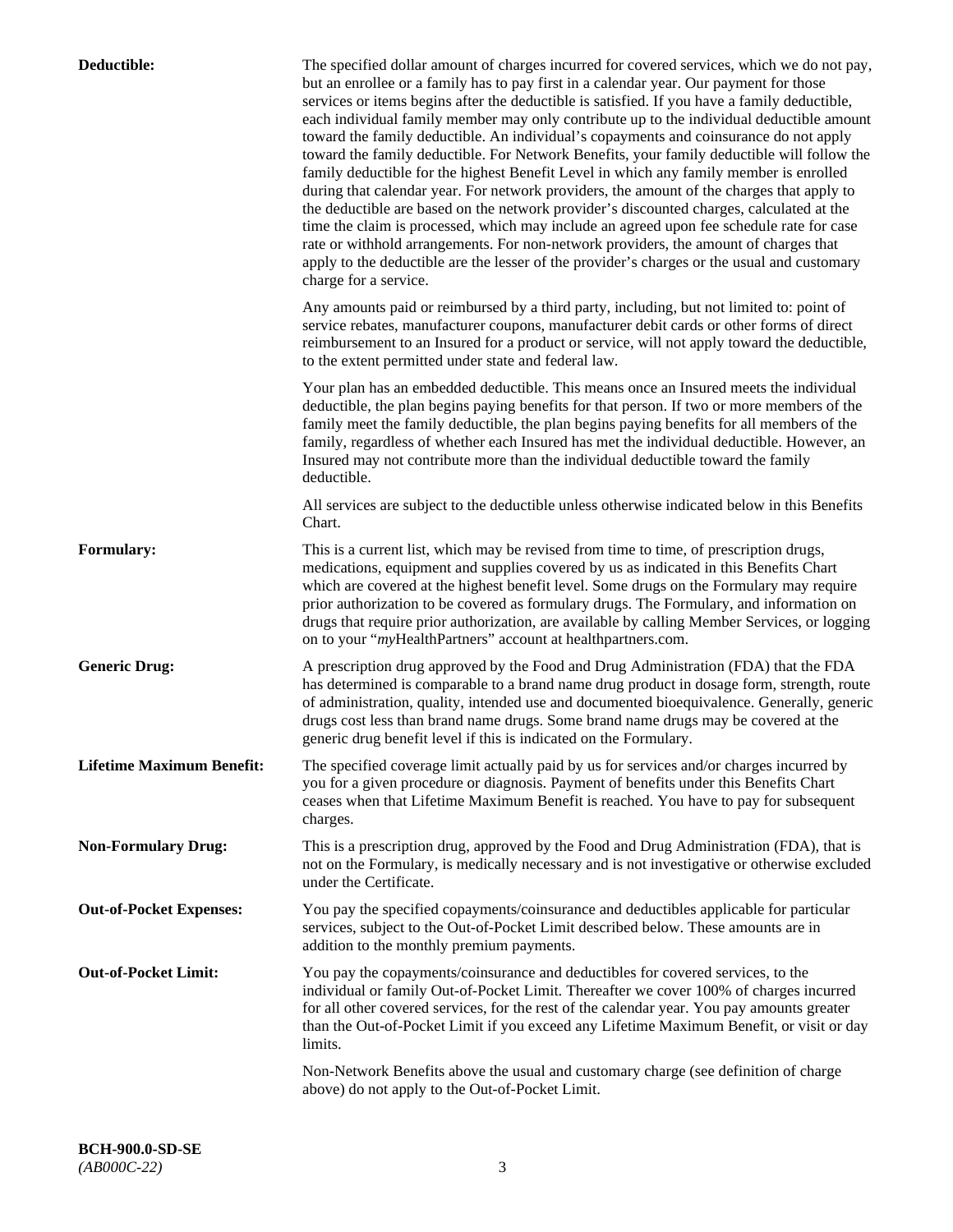|                                  | Non-Network Benefits for transplant surgery and bariatric surgery do not apply to the<br>Out-of-Pocket Limit.                                                                                                                                                                                                                                                                                                                                                                                                                         |
|----------------------------------|---------------------------------------------------------------------------------------------------------------------------------------------------------------------------------------------------------------------------------------------------------------------------------------------------------------------------------------------------------------------------------------------------------------------------------------------------------------------------------------------------------------------------------------|
|                                  | Any amounts paid or reimbursed by a third party, including, but not limited to: point of<br>service rebates, manufacturer coupons, manufacturer debit cards or other forms of direct<br>reimbursement to an Insured for a product or service, will not apply as an out of pocket<br>expense, to the extent permitted under state and federal law.                                                                                                                                                                                     |
|                                  | You are responsible to keep track of the out-of-pocket expenses. Contact our Member<br>Services Department for assistance in determining the amount paid by the enrollee for<br>specific eligible services received. Claims for reimbursement under the Out-of-Pocket<br>Limit provisions are subject to the same time limits and provisions described under the<br>"Claims Provisions" section of the Certificate.                                                                                                                   |
| <b>Primary Care Providers:</b>   | These are providers in the following categories: Family Practice, General Practice, Internal<br>Medicine, Pediatrics, Adolescent Medicine, Adult Medicine and Geriatrics.                                                                                                                                                                                                                                                                                                                                                             |
| <b>Specialty Care Providers:</b> | These are providers who are not in the following categories: Family Practice, General<br>Practice, Internal Medicine, Pediatrics, Adolescent Medicine, Adult Medicine and<br>Geriatrics.                                                                                                                                                                                                                                                                                                                                              |
| <b>Specialty Drug List:</b>      | This is a current list, which may be revised from time to time, of prescription drugs,<br>medications, equipment and supplies, which are typically bio-pharmaceuticals. The<br>purpose of a Specialty Drug List is to facilitate enhanced monitoring of complex therapies<br>used to treat specific conditions. Specialty drugs are covered by us as indicated in this<br>Benefits Chart. The Specialty Drug List is available by calling Member Services, or<br>logging on to your "myHealthPartners" account at healthpartners.com. |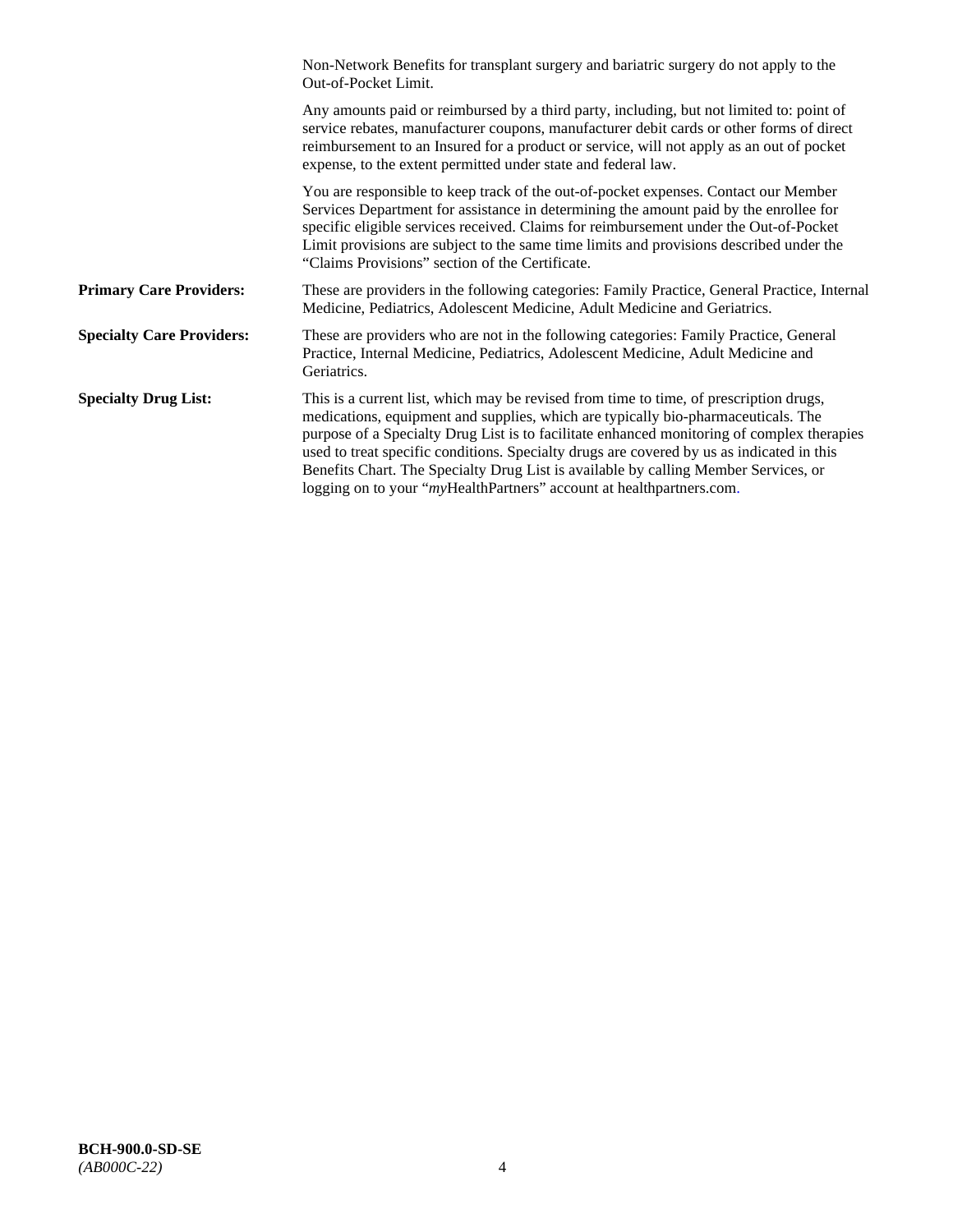# **DEDUCTIBLES, OUT-OF-POCKET LIMITS AND LIFETIME MAXIMUMS**

#### **Individual Calendar Year Deductible**

| <b>Network Benefits</b> | <b>Non-Network Benefits</b> |
|-------------------------|-----------------------------|
| \$1,500                 | \$10,000                    |

#### **Family Calendar Year Deductible**

| <b>Network Benefits</b> | <b>Non-Network Benefits</b> |
|-------------------------|-----------------------------|
| \$3,000                 | \$20,000                    |

Separate deductibles must be satisfied under the Network Benefits and Non-Network Benefits.

Your plan has an embedded deductible. This means once an insured meets the individual deductible, the plan begins paying benefits for that person. If two or more members of the family meet the family deductible, the plan begins paying benefits for all members of the family, regardless of whether each insured has met the individual deductible. However, an insured may not contribute more than the individual deductible toward the family deductible.

Any amounts paid or reimbursed by a third party, including but not limited to: point of service rebates, manufacturer coupons, manufacturer debit cards or other forms of direct reimbursement to an insured for a product or service, will not apply toward the deductible, to the extent permitted under state and federal law.

### **Individual Calendar Year Out-of-Pocket Limit**

| <b>Network Benefits</b> | <b>Non-Network Benefits</b> |
|-------------------------|-----------------------------|
| \$6,500                 | \$30,000                    |

### **Family Calendar Year Out-of-Pocket Limit**

| <b>Network Benefits</b> | <b>Non-Network Benefits</b> |
|-------------------------|-----------------------------|
| \$13,000                | \$60,000                    |

Separate Out-of-Pocket Limits must be satisfied under Network Benefits and Non-Network Benefits.

Non-Network Benefits above the usual and customary charge will not apply toward the individual or family Out-of-Pocket Limit.

Non-Network Benefits for transplant surgery and bariatric surgery do not apply to the Out-of-Pocket Limit.

Any amounts paid or reimbursed by a third party, including, but not limited to: point of service rebates, manufacturer coupons, manufacturer debit cards or other forms of direct reimbursement to an Insured for a product or service, will not apply as an outof-pocket expense, to the extent permitted under state and federal law.

# **Lifetime Maximum Benefit for Bariatric Surgery**

| <b>Network Benefits</b> | <b>Non-Network Benefits</b> |
|-------------------------|-----------------------------|
| Unlimited.              | \$5,000                     |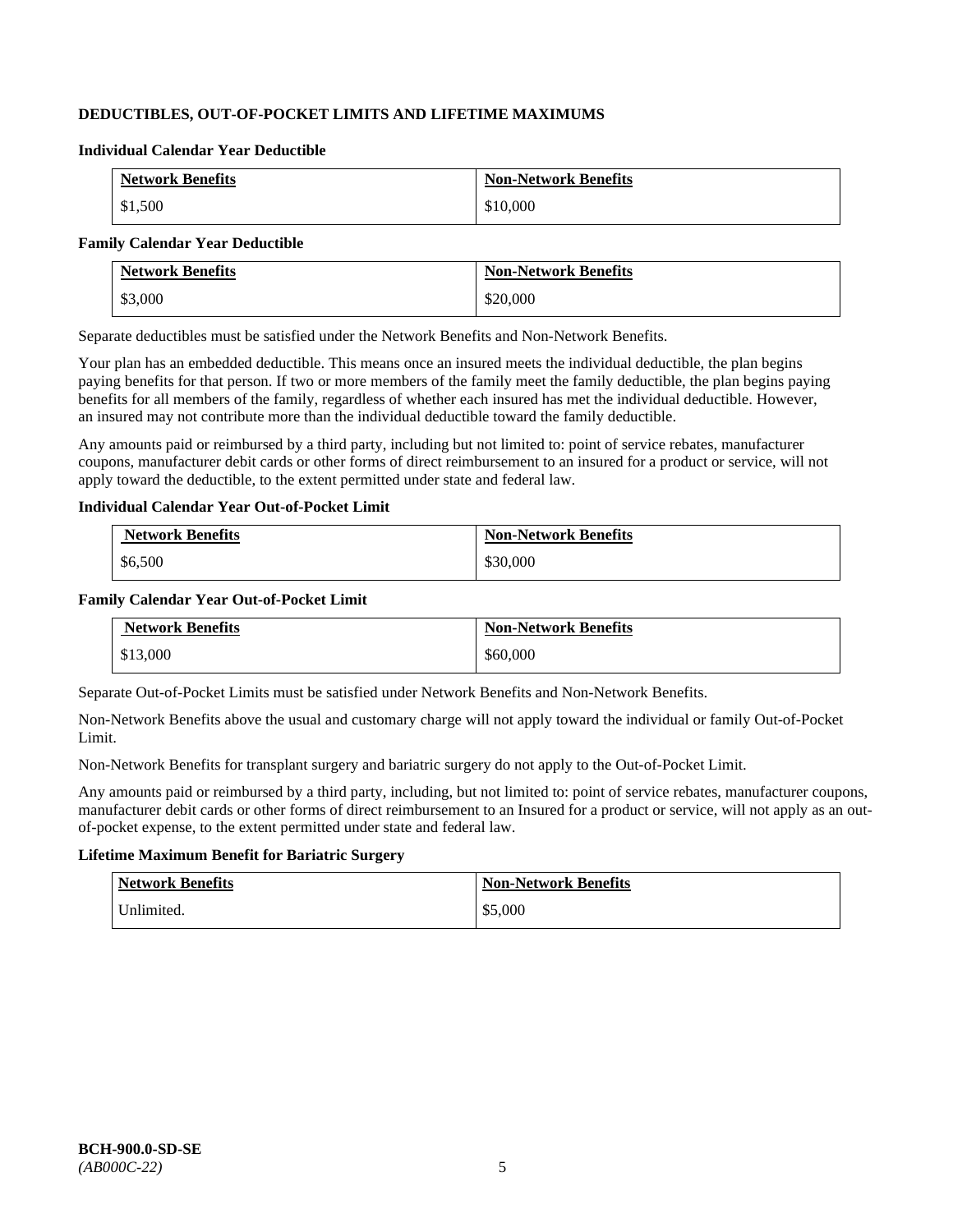# **AMBULANCE AND MEDICAL TRANSPORTATION**

#### **Covered Services:**

We cover ambulance and medical transportation for medical emergencies. We also cover medically necessary, non-emergency medical transportation if it meets our medical coverage criteria. Covered services and supplies are based on established medical policies, which are subject to periodic review and modification by the medical or dental directors. These medical policies (medical coverage criteria) and applicable prior authorization requirements are available by calling Member Services, or logging on to your "*my*HealthPartners" account at [healthpartners.com.](http://healthpartners.com/)

| <b>Network Benefits</b>      | <b>Non-Network Benefits</b> |
|------------------------------|-----------------------------|
| 70% of the charges incurred. | See Network Benefits.       |

### **Not Covered:**

• See "Services Not Covered" in the Certificate.

### **AUTISM SERVICES**

### **Covered Services:**

We cover Applied Behavioral Analysis (ABA) and Intensive Early Intervention Behavioral Therapy (IEIBT) for treatment of autism spectrum disorders for children under age 18. We have the right to review the treatment that an Insured is receiving not more than once every three months, without a contract stipulating that a more frequent review is necessary.

A person who performs ABA must:

- be licensed by the South Dakota Board of Medical and Osteopathic Examiners or the Board of Examiners of Psychologists and have documented training and competence in applied behavior analysis; or
- be licensed by the South Dakota Board of Social Workers as a licensed behavior analyst.

Physical therapy, occupational therapy and speech therapy are covered under the "Physical Therapy, Occupational Therapy and Speech Therapy" section. Medications are covered under the "Prescription Drug Services" section. Covered services are based on established medical policies, which are subject to periodic review and modification by the medical directors. These medical policies (medical coverage criteria) are available online at [healthpartners.com](http://healthpartners.com/) or by calling Member Services.

Coverage for applied behavior analysis will provide an annual maximum benefit for Network and Non-Network Benefits combined, that may not be less than:

- Through age 6**:** 1,300 hours per calendar year
- Age 7 through age 13**:** 900 hours per calendar year
- Age 14 through age 18**:** 450 hours per calendar year

| <b>Network Benefits</b>                                                                                                                  | <b>Non-Network Benefits</b> |
|------------------------------------------------------------------------------------------------------------------------------------------|-----------------------------|
| 100% of the charges incurred, subject to your copayment 50% of the charges incurred.<br>of \$30 per visit.<br>Deductible does not apply. |                             |

### **Not Covered:**

• See "Services Not Covered" in the Certificate.

### **BEHAVIORAL HEALTH SERVICES**

#### **Covered Services:**

Covered services are based on established medical policies, which are subject to periodic review and modification by the medical directors. These medical policies (medical coverage criteria) are available by calling Member Services, or logging on to your "*my*HealthPartners" account at [healthpartners.com.](http://healthpartners.com/)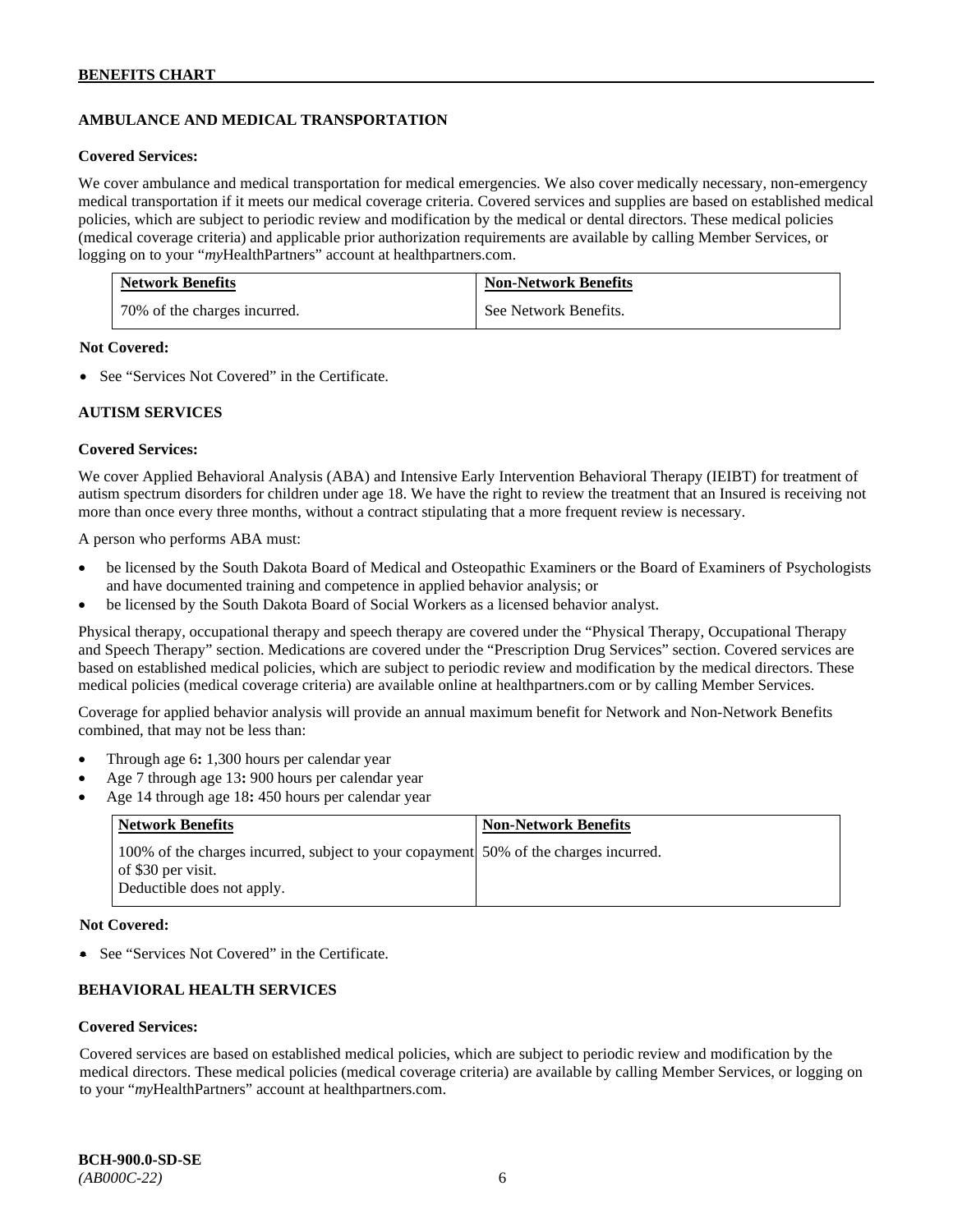### **Mental Health Services**

We cover services for mental health diagnoses as described in the Diagnostic and Statistical Manual of Mental Disorders – Fifth Edition (DSM-5) (most recent edition).

**Outpatient services including intensive outpatient and day treatment services:** We cover medically necessary outpatient professional mental health services for evaluation, crisis intervention, and treatment of mental health disorders.

A comprehensive diagnostic assessment will be used as the basis for a determination by a mental health professional, concerning the appropriate treatment and the extent of services required.

Outpatient services we cover for a diagnosed mental health condition include the following:

- Individual, group, family, and multi-family therapy;
- Medication management provided by a physician, certified nurse practitioner, or physician's assistant;
- Psychological testing services for the purposes of determining the differential diagnoses and treatment planning for patients currently receiving behavioral health services;
- Day treatment and intensive outpatient services in a licensed program;
- Partial hospitalization services in a licensed hospital or community mental health center;
- Psychotherapy and nursing services provided in the home if authorized by us; and
- Treatment for gender dysphoria.

| <b>Network Benefits</b>                                                                                                                                       | <b>Non-Network Benefits</b>  |
|---------------------------------------------------------------------------------------------------------------------------------------------------------------|------------------------------|
| 100% of the charges incurred, subject to your<br>copayment of \$30 per visit.<br>Deductible does not apply.<br>For family therapy, only one copayment will be | 50% of the charges incurred. |
| charged, regardless of the number of insureds primarily<br>involved in the therapy.                                                                           |                              |

#### **Group therapy**

| <b>Network Benefits</b>                                                                                     | <b>Non-Network Benefits</b>  |
|-------------------------------------------------------------------------------------------------------------|------------------------------|
| 100% of the charges incurred, subject to your<br>copayment of \$15 per visit.<br>Deductible does not apply. | 50% of the charges incurred. |

**Inpatient services, including mental health residential treatment services:** We cover the following:

- Medically necessary inpatient services in a hospital and professional services for treatment of mental health disorders. Medical stabilization is covered under inpatient hospital services in the "Hospital and Skilled Nursing Facility Services" section; and
- Medically necessary mental health residential treatment services. This care must be authorized by us and provided by a hospital or residential behavioral health treatment facility licensed by the local state or Department of Health and Human Services. Services not covered under this benefit include halfway houses, group homes, extended care facilities, shelter services, correctional services, detention services, transitional services, group residential services, foster care services and wilderness programs.

| <b>Network Benefits</b>      | <b>Non-Network Benefits</b>  |
|------------------------------|------------------------------|
| 70% of the charges incurred. | 50% of the charges incurred. |

### **Substance use disorder (SUD) services**

We cover medically necessary services for assessments by a licensed alcohol and drug counselor and treatment of substance use disorders as defined in the latest edition of the DSM-5.

**Outpatient services, including intensive outpatient and day treatment services:** We cover medically necessary outpatient professional services for the diagnosis and treatment of substance use disorder. Substance use disorder treatment services must be provided by a program licensed by the local Department of Health and Human Services.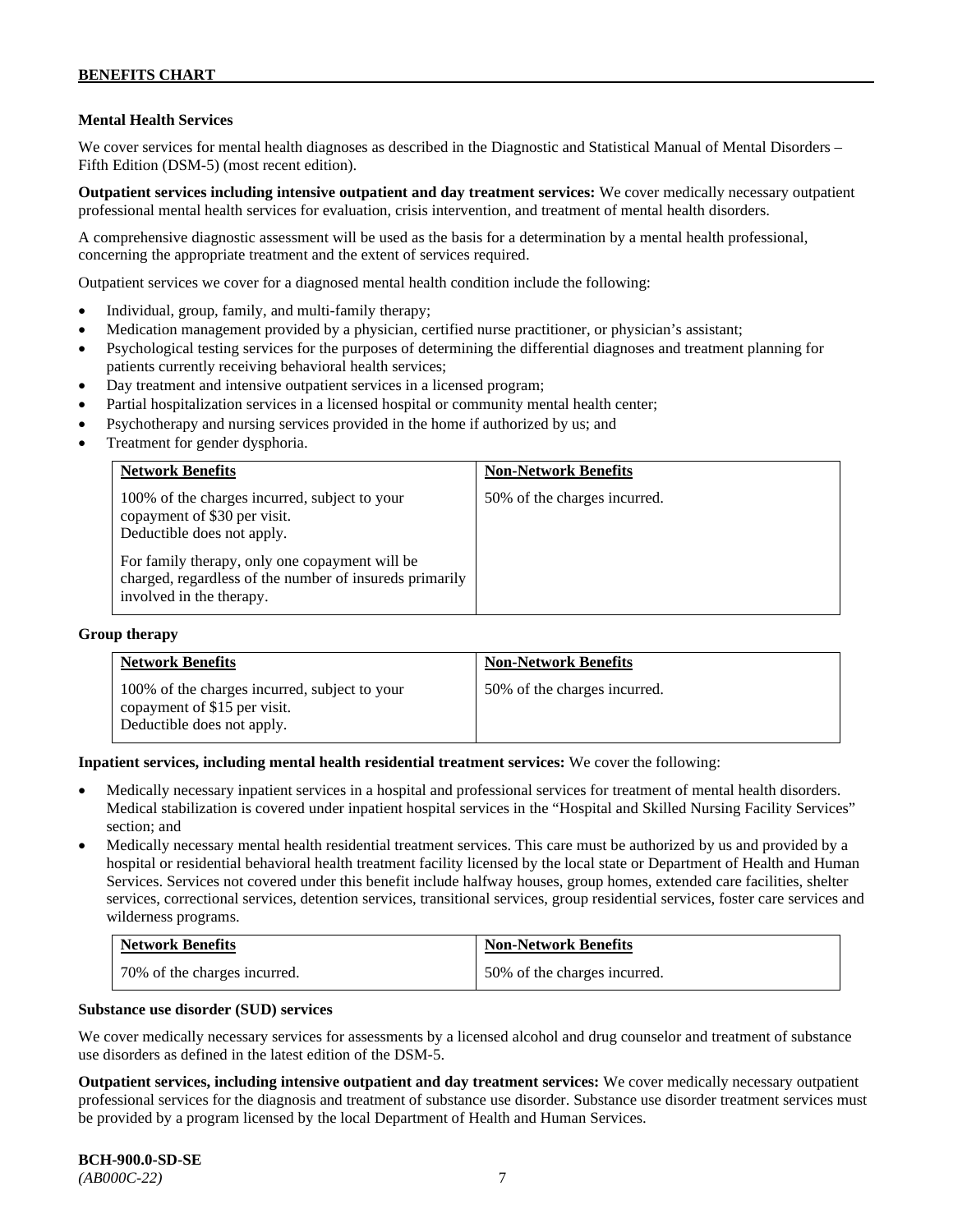Outpatient services we cover for a diagnosed substance use disorder include the following:

- Individual, group, family, and multi-family therapy provided in an office setting;
- Opiate replacement therapy including methadone and buprenorphine treatment; and
- Day treatment and intensive outpatient services in a licensed program.

| <b>Network Benefits</b>                                                                                                               | <b>Non-Network Benefits</b>  |
|---------------------------------------------------------------------------------------------------------------------------------------|------------------------------|
| 100% of the charges incurred, subject to your<br>copayment of \$30 per visit.<br>Deductible does not apply.                           | 50% of the charges incurred. |
| For family therapy, only one copayment will be<br>charged, regardless of the number of insureds primarily<br>involved in the therapy. |                              |

**Inpatient services:** We cover the following:

- Medically necessary inpatient services in hospitals and residential primary treatment facilities approved by the State of South Dakota which are carrying out an approved program pursuant to the diagnosis and recommendation of a doctor;
- Services provided in a hospital that is licensed by the local state and accredited by Medicare; and
- Detoxification services in a hospital or community detoxification facility if it is licensed by the State of South Dakota as an approved inpatient alcoholism treatment facility.

| <b>Network Benefits</b>      | <b>Non-Network Benefits</b>  |
|------------------------------|------------------------------|
| 70% of the charges incurred. | 50% of the charges incurred. |

### **Not Covered:**

See "Services Not Covered" in the Group Certificate.

### **CHIROPRACTIC SERVICES**

### **Covered Services:**

We cover chiropractic services for rehabilitative care. Chiropractic services are adjustments to any abnormal articulations of the human body, especially those of the spinal column, for the purpose of giving freedom of action to impinged nerves that may cause pain or deranged function.

Massage therapy which is performed in conjunction with other treatment/modalities by a chiropractor, is part of a prescribed treatment plan and is not billed separately is covered.

| <b>Network Benefits</b>                                                                                     | <b>Non-Network Benefits</b>  |
|-------------------------------------------------------------------------------------------------------------|------------------------------|
| 100% of the charges incurred, subject to your<br>copayment of \$30 per visit.<br>Deductible does not apply. | 50% of the charges incurred. |

#### **Not Covered:**

- Massage therapy for the purpose of comfort or convenience of the Insured.
- See "Services Not Covered" in the Certificate.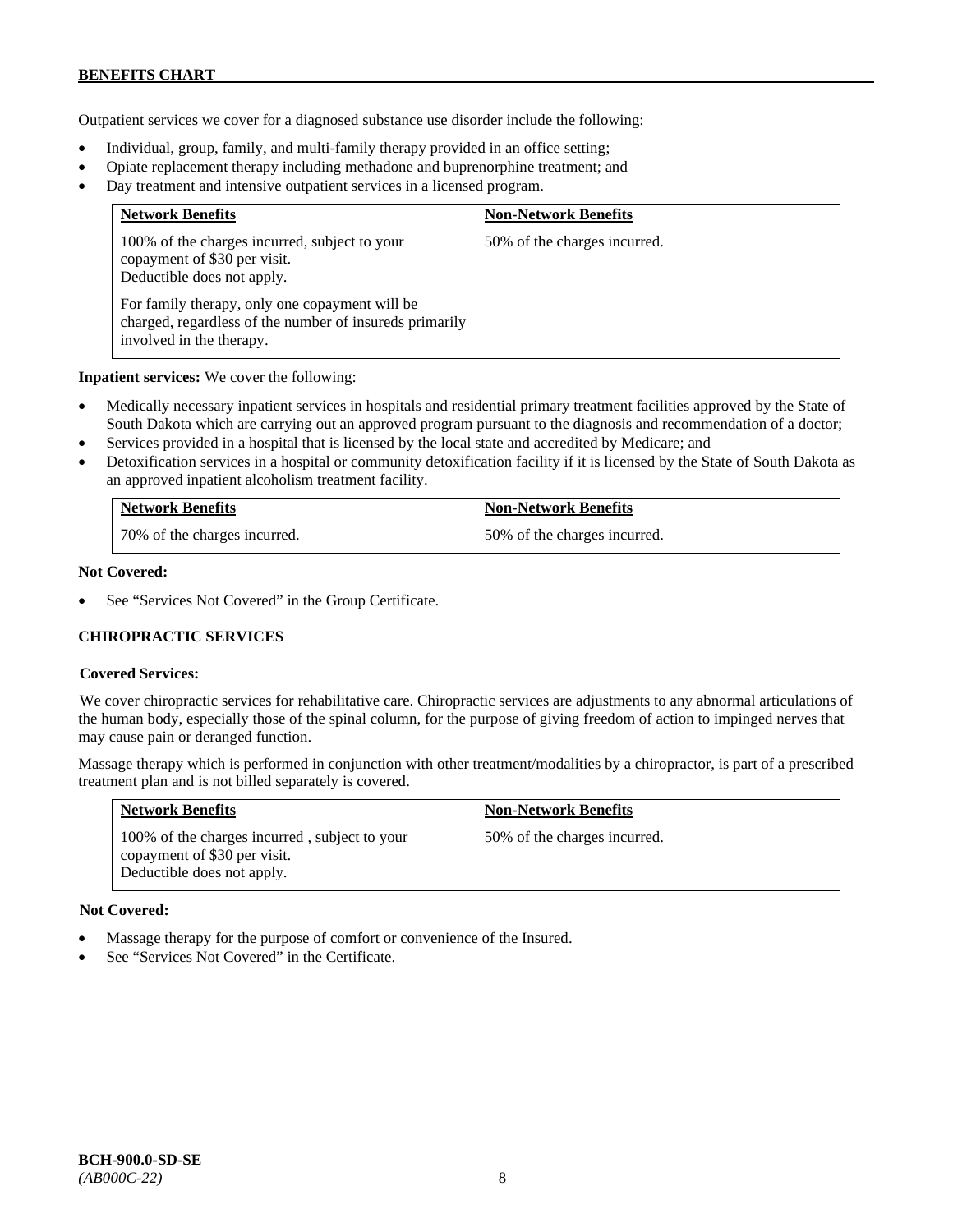# **CLINICAL TRIALS**

### **Covered Services:**

We cover certain routine services if you participate in a Phase I, Phase II, Phase III or Phase IV clinical trial that is conducted in relation to the prevention, detection, or treatment of cancer or other life-threatening disease or condition as defined in the Affordable Care Act. We cover routine patient costs for services that would be eligible under this Benefits Chart if the service were provided outside of a clinical trial.

| <b>Network Benefits</b>                              | <b>Non-Network Benefits</b>                          |
|------------------------------------------------------|------------------------------------------------------|
| Coverage level is same as corresponding Network      | Coverage level is same as corresponding Non-Network  |
| Benefits, depending on type of service provided such | Benefits, depending on type of service provided such |
| as Office Visits for Illness or Injury, Inpatient or | as Office Visits for Illness or Injury, Inpatient or |
| <b>Outpatient Hospital Services.</b>                 | Outpatient Hospital Services.                        |

### **Not Covered:**

- The investigative item, device or service itself.
- Items or services that are provided solely to satisfy data collection and analysis needs and that are not used in the direct clinical management of the patient.
- A service that is clearly inconsistent with widely accepted and established standards of care for a particular diagnosis.
- See "Services Not Covered" in the Certificate.

### **DENTAL SERVICES**

### **Covered Services:**

We cover services described below.

**Accidental dental services:** We cover dentally necessary services to treat and restore damage to teeth as a result of an accidental injury. Coverage is for damage caused by external trauma to face and mouth only, not for cracked or broken teeth which result from biting or chewing. We cover restorations, root canals, crowns and replacement of teeth lost that are directly related to the accident in which the Insured was involved. We cover initial exams, x-rays, and palliative treatment including extractions, and other oral surgical procedures directly related to the accident. Subsequent treatment must be initiated within the specified time-frame and must be directly related to the accident.

Full mouth rehabilitation to correct occlusion (bite) and malocclusion (misaligned teeth not due to the accident) are not covered.

When an implant-supported dental prosthetic treatment is pursued, the accidental dental benefit will be applied to the prosthetic procedure. Benefits are limited to the amount that would be paid toward the placement of a removable dental prosthetic appliance that could be used in the absence of implant treatment. Care must be provided or pre-authorized by a HealthPartners dentist.

| <b>Network Benefits</b>      | <b>Non-Network Benefits</b>  |
|------------------------------|------------------------------|
| 70% of the charges incurred. | 50% of the charges incurred. |

For all accidental dental services, treatment and/or restoration must be initiated within six months of the date of the injury. Coverage is limited to the initial course of treatment and/or initial restoration. Services must be provided within twentyfour months of the date of injury to be covered.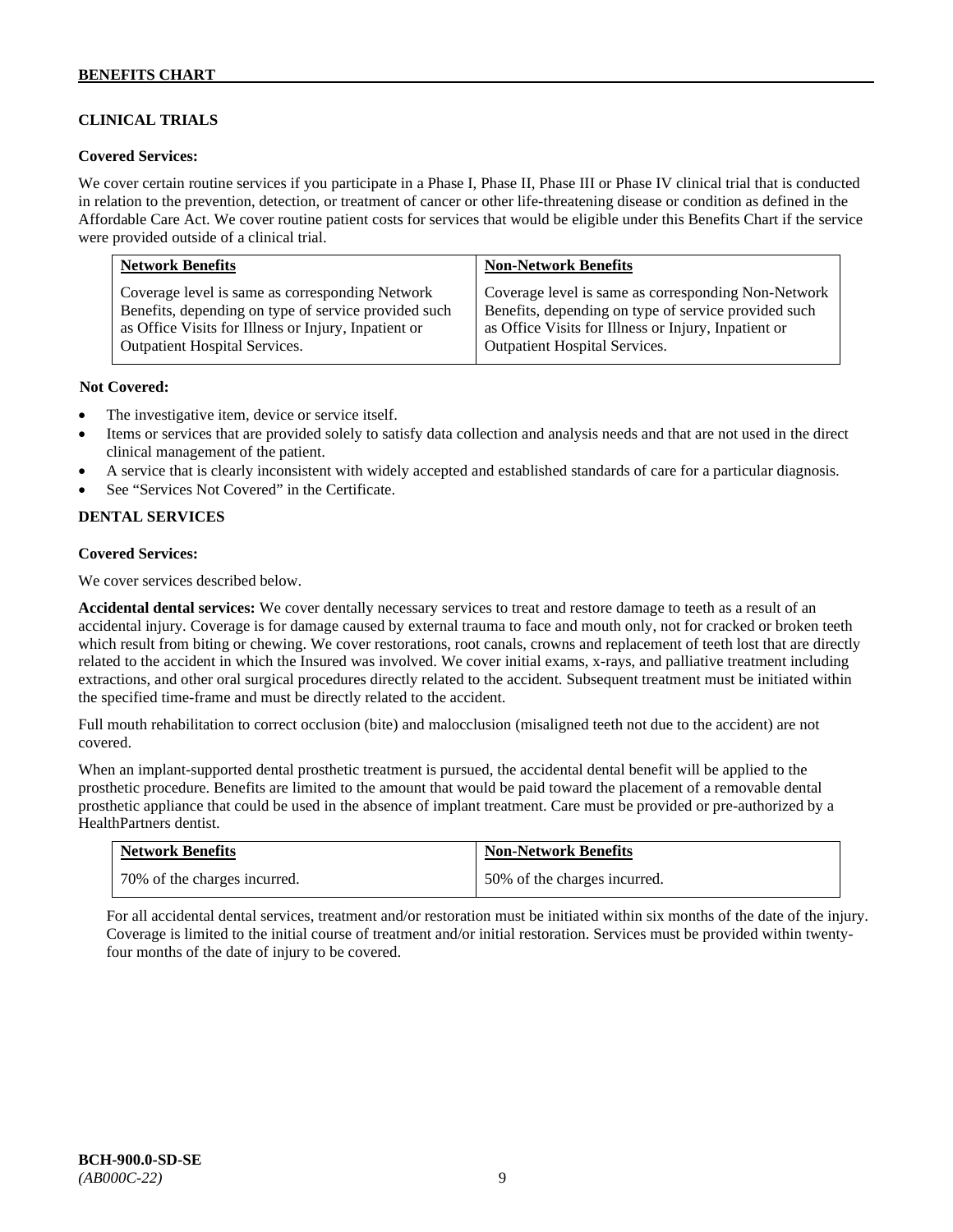### **Medical referral dental services**

**Medically necessary outpatient dental services:** We cover medically necessary outpatient dental services. Coverage is limited to dental services required for treatment of an underlying medical condition, e.g., removal of teeth to complete radiation treatment for cancer of the jaw, cysts and lesions.

| <b>Network Benefits</b>                                                                                     | <b>Non-Network Benefits</b>  |
|-------------------------------------------------------------------------------------------------------------|------------------------------|
| 100% of the charges incurred, subject to your<br>copayment of \$60 per visit.<br>Deductible does not apply. | 50% of the charges incurred. |

**Medically necessary hospitalization and anesthesia for dental care:** We cover medically necessary hospitalization and anesthesia for dental care. This is limited to charges incurred by an Insured who: (1) is a child under age 14, or (2) is severely disabled or otherwise suffers from a developmental disability as determined by a licensed physician which places that person under at serious risk. The requirement of a hospital setting must be due to an Insured's underlying medical condition. Coverage is limited to facility and anesthesia charges. Anesthesia is covered in a hospital or a dental office. Oral surgeon/dentist professional fees are not covered. Hospitalization required due to the behavior of the Insured or due to the extent of the dental procedure is not covered.

| <b>Network Benefits</b>      | <b>Non-Network Benefits</b> |
|------------------------------|-----------------------------|
| 70% of the charges incurred. | 50% of the charges incurred |

**Medical complications of dental care:** We cover medical complications of dental care. Treatment must be medically necessary care and related to medical complications of non-covered dental care, including complications of the head, neck, or substructures.

| <b>Network Benefits</b>                                                                                  | <b>Non-Network Benefits</b>  |
|----------------------------------------------------------------------------------------------------------|------------------------------|
| 100% of the charges incurred, subject to your<br>copayment of \$60 per visit. Deductible does not apply. | 50% of the charges incurred. |

**Oral surgery:** We cover oral surgery. Coverage is limited to treatment of medical conditions requiring oral surgery, such as treatment of oral neoplasm, non-dental cysts, fracture of the jaws, trauma of the mouth and jaws, and any other oral surgery procedures provided as medically necessary dental services.

| <b>Network Benefits</b>                                                                                  | <b>Non-Network Benefits</b>  |
|----------------------------------------------------------------------------------------------------------|------------------------------|
| 100% of the charges incurred, subject to your<br>copayment of \$60 per visit. Deductible does not apply. | 50% of the charges incurred. |

**Treatment of cleft lip and cleft palate of a dependent child:** We cover treatment of cleft lip and cleft palate of a dependent child, to the limiting age in the definition of an "Eligible Dependent", including orthodontic treatment and oral surgery directly related to the cleft. Benefits for individuals age 26 up to the limiting age for coverage of the dependent are limited to inpatient or outpatient expenses arising from medical and dental treatment that was scheduled or initiated prior to the dependent turning age 19. Dental services which are not required for the treatment of cleft lip or cleft palate are not covered. If a dependent child covered under the Certificate and Benefits Chart is also covered under a dental plan which includes orthodontic services, that dental plan shall be considered primary for the necessary orthodontic services. Oral appliances are subject to the same copayment, conditions and limitations as durable medical equipment.

| <b>Network Benefits</b>                                                                                  | <b>Non-Network Benefits</b>  |
|----------------------------------------------------------------------------------------------------------|------------------------------|
| 100% of the charges incurred, subject to your<br>copayment of \$60 per visit. Deductible does not apply. | 50% of the charges incurred. |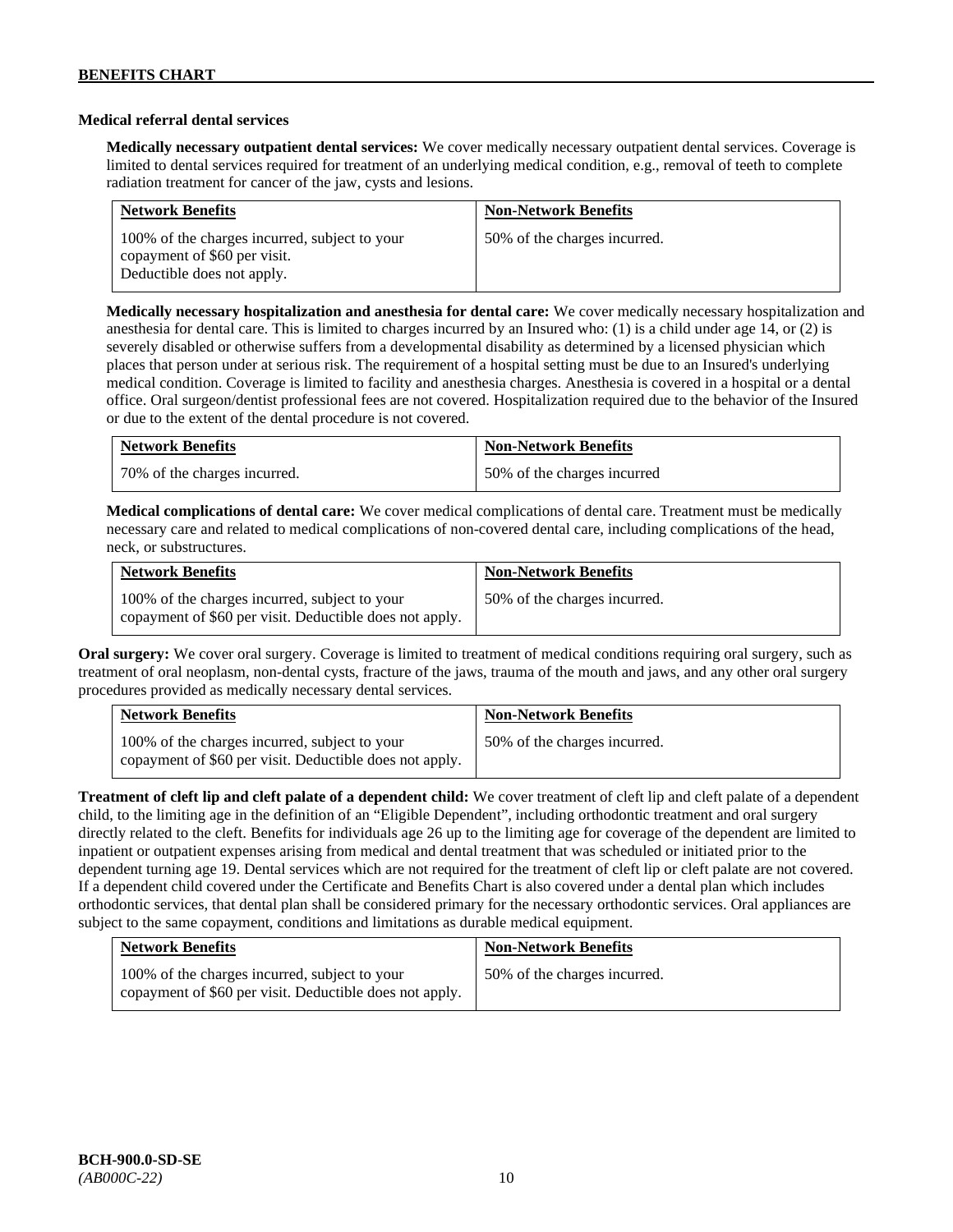**Treatment of temporomandibular disorder (TMD) and craniomandibular disorder (CMD):** We cover surgical and nonsurgical treatment of temporomandibular disorder (TMD) and craniomandibular disorder (CMD), which is medically necessary care. Dental services which are not required to directly treat TMD or CMD are not covered.

| <b>Network Benefits</b>                                                                                  | <b>Non-Network Benefits</b>  |
|----------------------------------------------------------------------------------------------------------|------------------------------|
| 100% of the charges incurred, subject to your<br>copayment of \$60 per visit. Deductible does not apply. | 50% of the charges incurred. |

### **Not Covered:**

- Dental treatment, procedures or services not listed in this Benefits Chart.
- Accident related dental services if treatment is: (1) initiated beyond six months from the date of the injury; (2) received beyond the initial treatment or restoration; or (3) received beyond twenty-four months from the date of injury.
- Oral surgery to remove wisdom teeth, except as stated in the Pediatric Dental amendment.
- Orthognathic treatment or procedures and all related services.
- See "Services Not Covered" in the Certificate.

### **DIABETES AND HYPERTENSION DISEASE MANAGEMENT PROGRAM**

#### **Covered Services:**

- If you meet criteria for coverage, you may qualify for the Diabetes and/or Hypertension Disease Management Program.
- The program covers group health coaching which focuses on weight loss, exercise, behavior modification and health education through Omada Health.

| <b>Network Benefits</b>                                     | <b>Non-Network Benefits</b> |
|-------------------------------------------------------------|-----------------------------|
| 100% of the charges incurred.<br>Deductible does not apply. | Not applicable.             |

#### **Not Covered:**

See "Services Not Covered" in the Certificate.

### **DIABETIC EQUIPMENT AND SUPPLIES**

#### **Covered Services:**

We cover physician prescribed medically appropriate and necessary drugs and supplies used in the management and treatment of diabetes for insureds with gestational, Type I or Type II diabetes including durable diabetic equipment, measurement and administration aids, and disposable supplies, as described below. Certain items are only covered if your condition meets our coverage criteria and obtained through an authorized vendor. For more information on what we cover and any prior authorization requirements, call Member Services or log on to your "myHealthPartners" account at [healthpartners.com.](http://www.healthpartners.com/)

Insulin and medications for diabetes, including prescribed oral agents for controlling blood sugars and glucagon kits are covered as outpatient drugs under the "Prescription Drug Services" section.

**Pumps and pump supplies.** These include diabetic insulin pumps, diabetic infusion pumps and infusion pump supplies such as infusion sets, tubing, connectors and syringe reservoirs.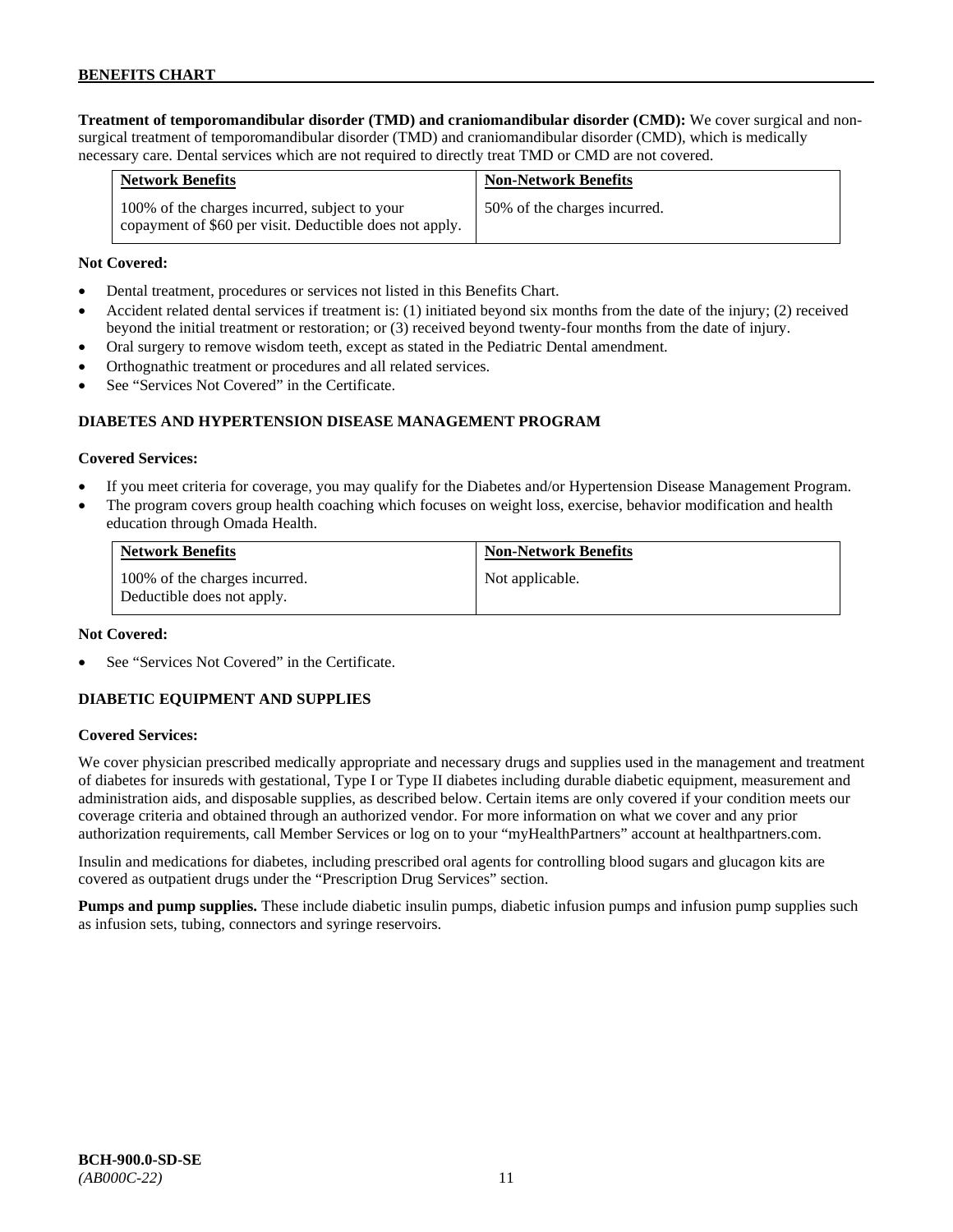Covered insulin pumps that are not available from a DME vendor and only available through a retail pharmacy will be covered as described below. All other insulin pumps, infusion pumps and supplies must be obtained through an authorized durable medical equipment provider and cannot be obtained at a pharmacy.

| <b>Network Benefits</b>                                                                     | <b>Non-Network Benefits</b>  |
|---------------------------------------------------------------------------------------------|------------------------------|
| Pumps received at a pharmacy:<br>70% of the charges incurred.<br>Deductible does not apply. | 50% of the charges incurred. |
| Pumps received from a non-pharmacy approved<br>vendor:<br>70% of the charges incurred.      |                              |

### **All other durable equipment and diabetic supplies**

Durable Diabetic Equipment and Supplies. These include continuous glucose monitoring system (CGMS), transmitter, sensors and receivers, diabetic blood glucose monitors and control/calibrating solutions (for checking accuracy or testing equipment and test strips).

Disposable Diabetic Supplies. These are one-time use supplies, including syringes, lancets, lancet devices, blood and urine ketone test strips, and needles.

Certain diabetic supplies and equipment must be purchased at a pharmacy.

| <b>Network Benefits</b>                                                                                              | <b>Non-Network Benefits</b>  |
|----------------------------------------------------------------------------------------------------------------------|------------------------------|
| If received through a pharmacy:<br>70% of the charges incurred.<br>Deductible does not apply.                        | 50% of the charges incurred. |
| If received through a non-pharmacy provider:<br>70% of the charges incurred if purchased from an<br>approved vendor. |                              |

### **Limitations:**

- No more than a 93-day supply of diabetic supplies is covered and dispensed at a time.
- We require that certain diabetic supplies and equipment be purchased at a pharmacy.
- Diabetic supplies and equipment are limited to certain models and brands.
- Durable medical equipment and supplies must be obtained from or repaired by approved vendors.
- Covered services and supplies are based on established medical policies which are subject to periodic review and modification by the medical directors. Our coverage policy for diabetic supplies includes information on our required models and brands. These medical policies (medical coverage criteria) are available by calling Member Services, or logging on to your "myHealthPartners" account at [healthpartners.com.](http://www.healthpartners.com/)

#### **Not Covered:**

- Replacement or repair of any covered items, if the items are (i) damaged or destroyed by misuse, abuse or carelessness, (ii) lost; or (iii) stolen.
- Duplicate or similar items.
- Labor and related charges for repair of any covered items which are more than the cost of replacement by an approved vendor.
- Batteries for monitors and equipment.
- Sales tax, mailing, delivery charges, service call charges.
- See "Services Not Covered" in the Certificate.

### **DIAGNOSTIC IMAGING SERVICES**

### **Covered Services:**

We cover diagnostic imaging, when ordered by a provider and provided in a clinic or outpatient hospital facility.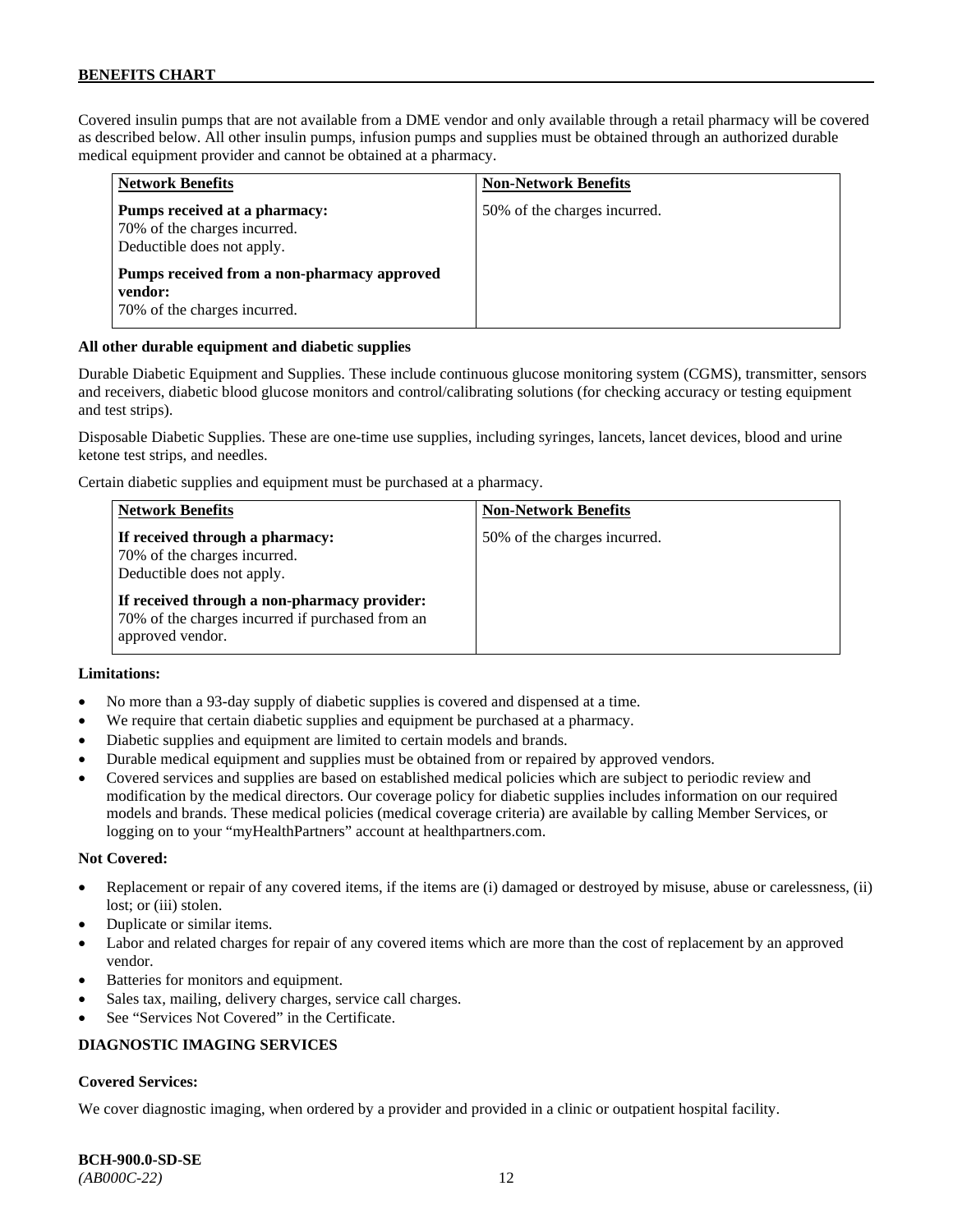We cover services provided in a clinic or outpatient hospital facility. To see the benefit level for inpatient hospital or skilled nursing facility services, see benefits under Inpatient Hospital and Skilled Nursing Facility Services.

#### **Outpatient magnetic resonance imaging (MRI) and computed tomography (CT)**

| <b>Network Benefits</b>      | <b>Non-Network Benefits</b>  |
|------------------------------|------------------------------|
| 70% of the charges incurred. | 50% of the charges incurred. |

#### **All other outpatient diagnostic imaging services**

| <b>Network Benefits</b>                                    | <b>Non-Network Benefits</b>  |
|------------------------------------------------------------|------------------------------|
| 70% of the charges incurred.<br>Deductible does not apply. | 50% of the charges incurred. |

#### **Preventive services (MRI/CT procedures are not considered preventive)**

Diagnostic imaging services associated with preventive services are covered at the benefit level shown in the "Preventive Services" section of this Benefits Chart.

#### **Not Covered:**

See "Services Not Covered" in the Certificate.

# **DURABLE MEDICAL EQUIPMENT, PROSTHETICS, ORTHOTICS AND SUPPLIES**

### **Covered Services:**

We cover equipment, supplies and services, as described below. Certain items are only covered if your condition meets our coverage criteria. For more information on what we cover and any prior authorization requirements, call Member Services or log on to your "myHealthPartners" account at [healthpartners.com.](http://healthpartners.com/)

- Durable medical equipment, such as wheelchairs, ventilators, oxygen, oxygen equipment, continuous positive airway pressure (CPAP) devices, hospital beds, and related services.
- Prosthetics, including breast prostheses, artificial limbs and artificial eyes, and related supplies.
- Orthotics.
- Medical supplies, including splints, surgical stockings, casts and dressings.
- Enteral feedings.
- Special dietary treatment for Phenylketonuria (PKU) and oral amino acid based elemental formula if it meets our medical coverage criteria.

Diabetic equipment and supplies are covered under the "Diabetic Equipment and Supplies" section.

### **Special dietary treatment for phenylketonuria (PKU) if it meets our medical coverage criteria**

We cover testing, diagnosis and treatment of phenylketonuria including dietary management, formulas, case management, intake and screening, assessment, comprehensive care planning and service referral.

| <b>Network Benefits</b>                                    | <b>Non-Network Benefits</b>  |
|------------------------------------------------------------|------------------------------|
| 70% of the charges incurred.<br>Deductible does not apply. | 50% of the charges incurred. |

#### **Oral amino acid based elemental formula if it meets our medical coverage criteria**

| <b>Network Benefits</b>      | <b>Non-Network Benefits</b>  |
|------------------------------|------------------------------|
| 70% of the charges incurred. | 50% of the charges incurred. |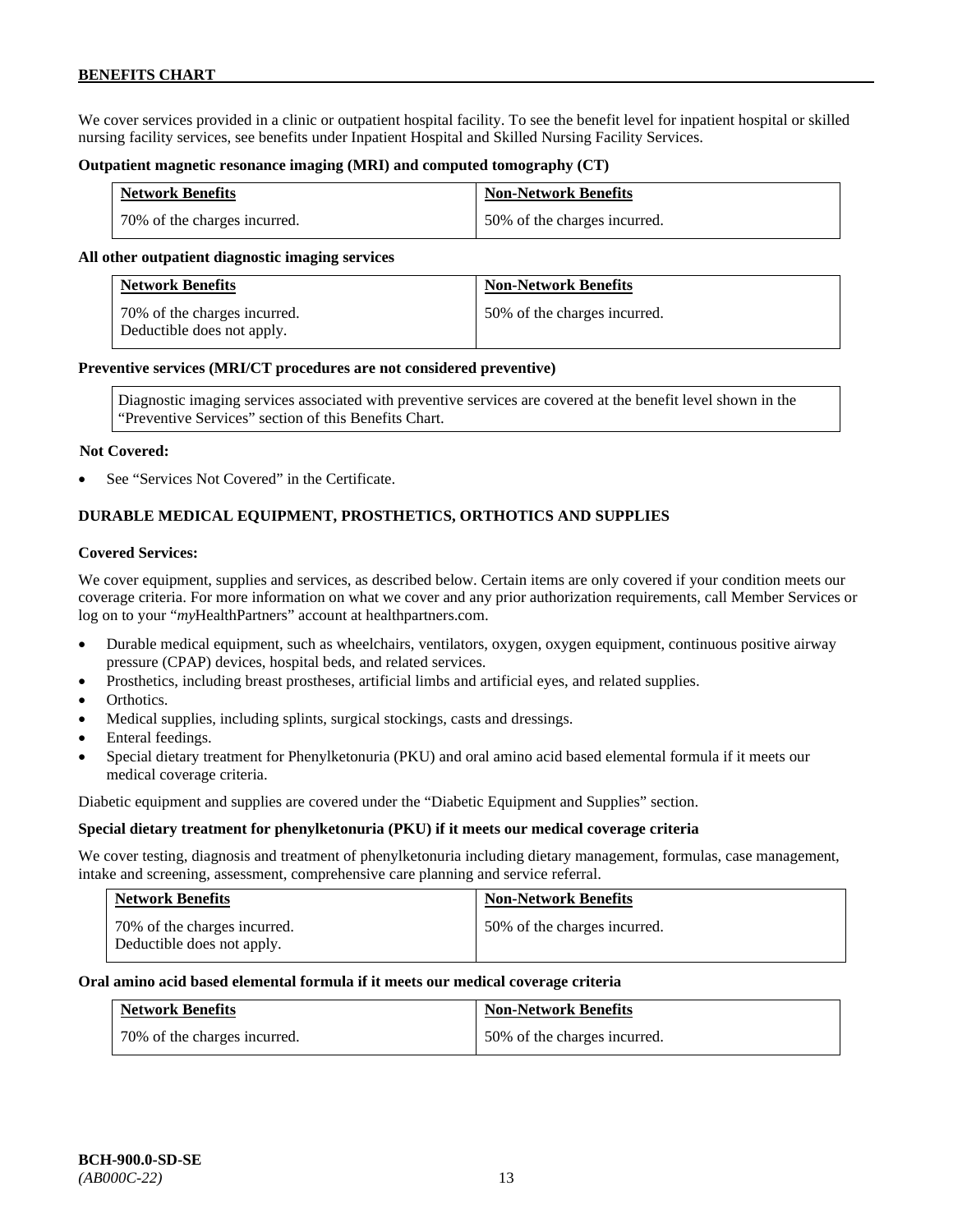### **All other durable medical equipment, prosthetics, orthotics and supplies**

| <b>Network Benefits</b>      | <b>Non-Network Benefits</b>  |
|------------------------------|------------------------------|
| 70% of the charges incurred. | 50% of the charges incurred. |

### **Limitations:**

Coverage of durable medical equipment is limited by the following.

Payment will not exceed the cost of an alternate piece of equipment or service that is effective and medically necessary.

- For prosthetic benefits, other than oral appliances for cleft lip and cleft palate, payment will not exceed the cost of an alternate piece of equipment or service that is effective, medically necessary and enables Insureds to conduct standard activities of daily living.
- We reserve the right to determine if an item will be approved for rental vs. purchase.
- Durable medical equipment and supplies must be obtained from or repaired by approved vendors.
- Covered services and supplies are based on established medical policies which are subject to periodic review and modification by the medical or dental directors. Our coverage policy for diabetic supplies includes information on our required models and brands. These medical policies (medical coverage criteria) are available by calling Member Services, or logging on to your "*my*HealthPartners" account at [healthpartners.com.](http://www.healthpartners.com/)

### **Not Covered:**

Items which are not eligible for coverage include, but are not limited to:

- Replacement or repair of any covered items, if the items are (i) damaged or destroyed by misuse, abuse or carelessness, (ii) lost; or (iii) stolen.
- Duplicate or similar items.
- Labor and related charges for repair of any covered items which are more than the cost of replacement by an approved vendor.
- Sales tax, mailing, delivery charges, service call charges.
- Items which are primarily educational in nature or for hygiene, vocation, comfort, convenience or recreation.
- Communication aids or devices: equipment to create, replace or augment communication abilities including, but not limited to, speech processors, receivers, communication boards, or computer or electronic assisted communication.
- Hearing aids (implantable and external, including osseointegrated or bone anchored) and their fitting. This exclusion does not apply to cochlear implants.
- Eyeglasses, contact lenses and their fitting, measurement and adjustment, except as specifically described in this Benefits Chart.
- Hair prostheses (wigs).
- Household equipment which primarily has customary uses other than medical, such as, but not limited to, exercise cycles, air purifiers, central or unit air conditioners, water purifiers, non-allergenic pillows, mattresses or waterbeds.
- Household fixtures including, but not limited to, escalators or elevators, ramps, swimming pools and saunas.
- Modifications to the structure of the home including, but not limited to, its wiring, plumbing or charges for installation of equipment.
- Vehicle, car or van modifications including, but not limited to, hand brakes, hydraulic lifts and car carrier.
- Rental equipment while owned equipment is being repaired by non-contracted vendors, beyond one month rental of medically necessary equipment.
- Other equipment and supplies, including, but not limited to, assistive devices, that we determine are not eligible for coverage.
- See "Services Not Covered" in the Certificate.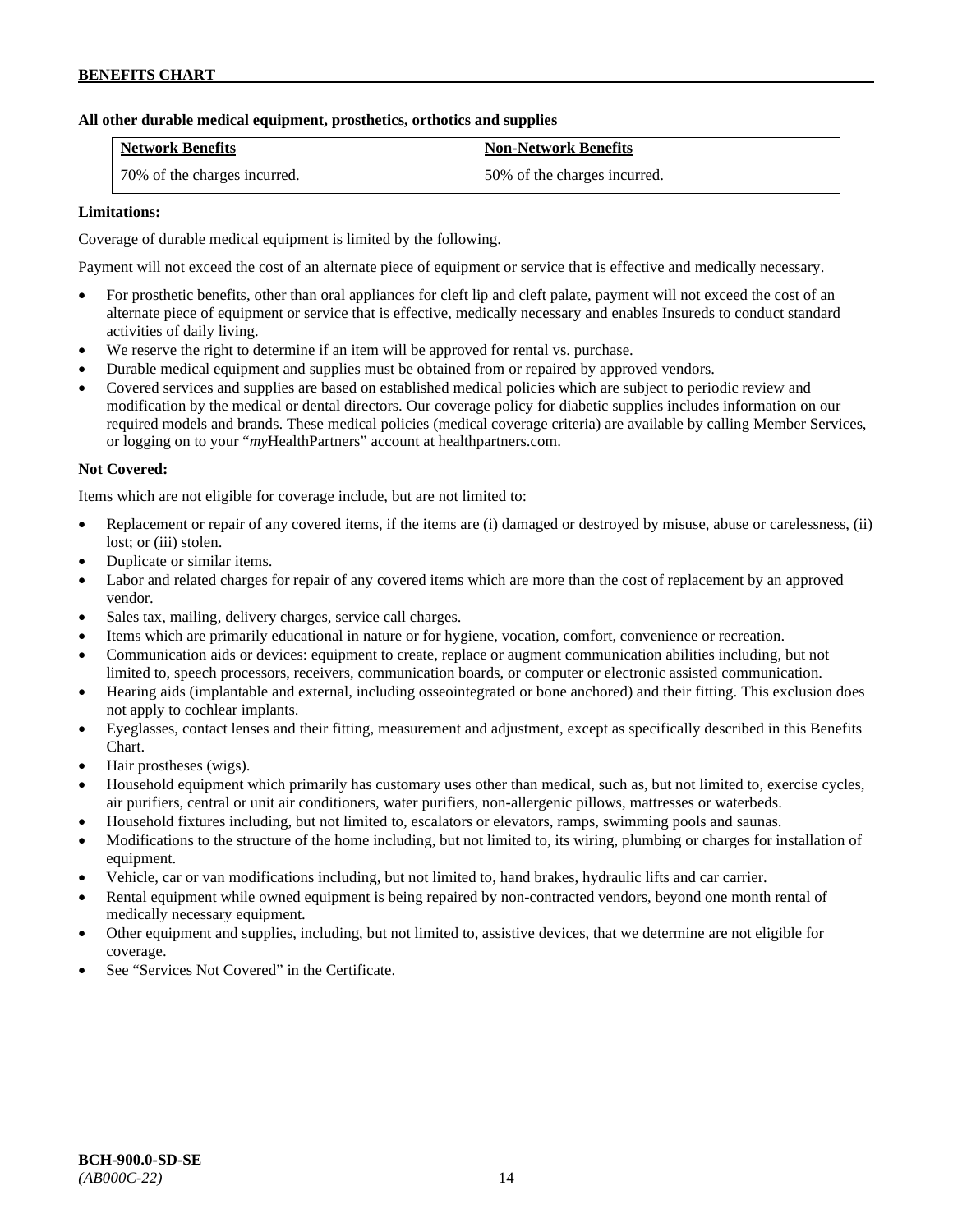# **EMERGENCY AND URGENTLY NEEDED CARE SERVICES**

### **Covered Services:**

We cover services for emergency care and urgently needed care if the services are otherwise eligible for coverage under this Benefits Chart.

**Urgently needed care.** These are services to treat an unforeseen illness or injury:

- that are required in order to prevent a serious deterioration in your health; and
- that cannot be delayed until the next available clinic or office hours.

### **Urgently needed care at clinics**

| <b>Network Benefits</b>                                                                                     | <b>Non-Network Benefits</b> |
|-------------------------------------------------------------------------------------------------------------|-----------------------------|
| 100% of the charges incurred, subject to your<br>copayment of \$60 per visit.<br>Deductible does not apply. | See Network Benefits.       |

**Emergency care.** These are services to treat:

- the sudden, unexpected onset of illness or injury which, if left untreated or unattended until the next available clinic or office hours, would result in hospitalization; or
- a condition requiring professional health services immediately necessary to preserve life or stabilize health.

Emergency care includes emergency services as defined in Division BB, Title I, Section 102 of the Consolidated Appropriations Act of 2021.

Emergency care also includes an immediate response service available on a 24-hour, seven-day-a-week basis for each child, or person, having a psychiatric crisis, a mental health crisis, or a mental health emergency.

When reviewing claims for coverage of emergency services, our medical director will take into consideration: (1) a reasonable layperson's belief that the circumstances required immediate medical care that could not wait until the next working day or next available clinic appointment; (2) the time of day and day of the week the care was provided; and (3) the presenting symptoms including, but not limited to, severe pain, to ensure that the decision to reimburse the emergency care is not made solely on the basis of the actual diagnosis.

### **Emergency care in a hospital emergency room, including professional services of a physician**

| <b>Network Benefits</b>      | <b>Non-Network Benefits</b> |
|------------------------------|-----------------------------|
| 70% of the charges incurred. | See Network Benefits.       |

#### **Inpatient emergency care in a hospital:**

| <b>Network Benefits</b>      | <b>Non-Network Benefits</b> |
|------------------------------|-----------------------------|
| 70% of the charges incurred. | See Network Benefits.       |

### **Not Covered:**

See "Services Not Covered" in the Certificate.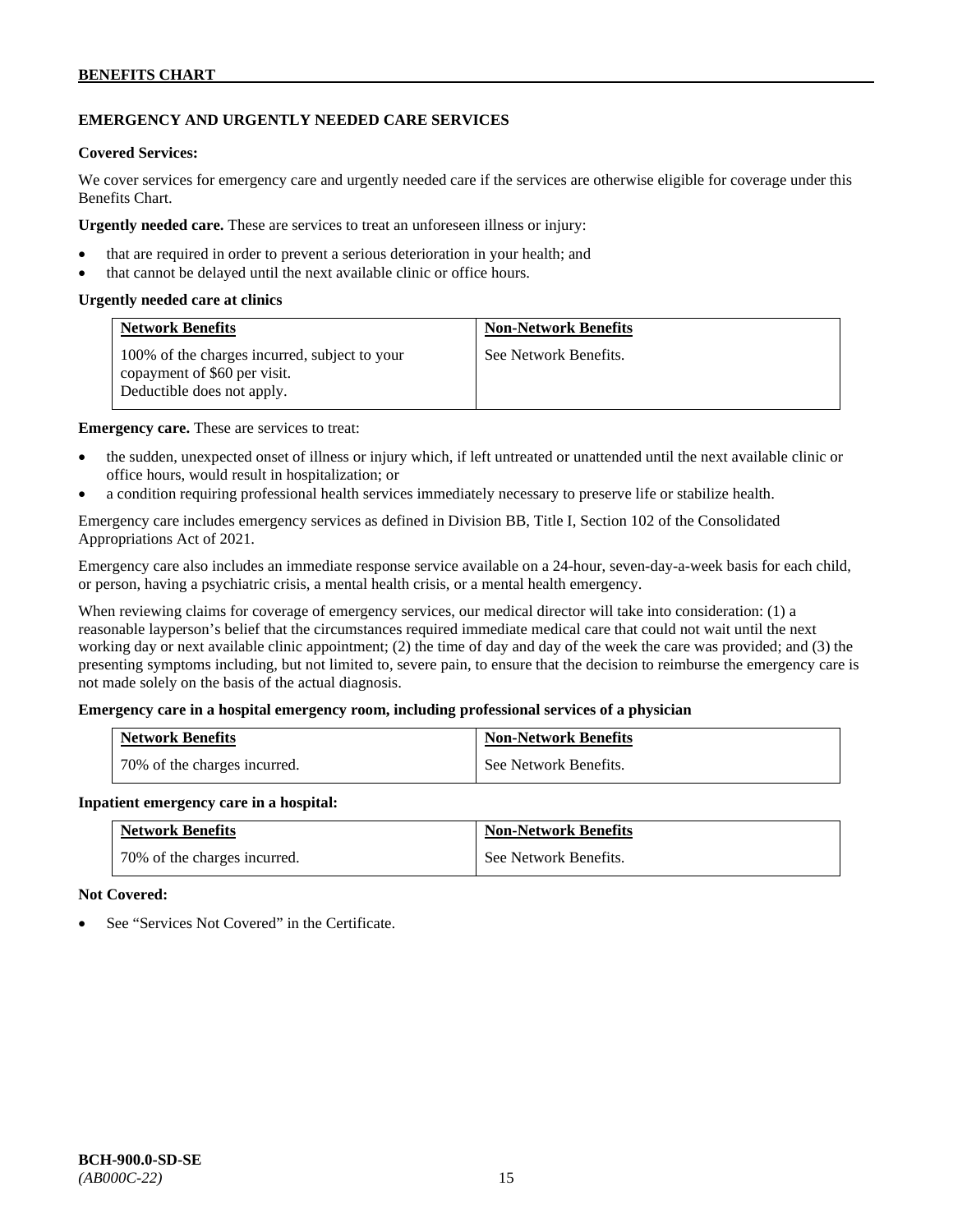## **GENE THERAPY**

### **Covered Services:**

We cover gene therapy treatment that meets our current medical coverage criteria.

| <b>Network Benefits</b>                                                                                                                                                                                  | <b>Non-Network Benefits</b> |
|----------------------------------------------------------------------------------------------------------------------------------------------------------------------------------------------------------|-----------------------------|
| Coverage level is same as corresponding Network<br>Benefits, depending on type of service provided, such<br>as Office Visits for Illness or Injury, Inpatient or<br><b>Outpatient Hospital Services.</b> | No coverage.                |

### **Limitations:**

- Gene therapy must be provided by a designated provider.
- Specific types of gene therapy are limited to therapies and conditions specified in our medical coverage criteria.

### **Not Covered:**

See "Services Not Covered" in the Certificate.

### **HEALTH EDUCATION**

### **Covered Services:**

We cover education for preventive services and education for the management of chronic health problems, such as diabetes. Coverage includes medical nutrition therapy that is provided by a certified, registered, or licensed health care professional.

We cover diabetic self-management training and education if:

- the service is provided by a physician, nurse, dietitian, pharmacist, or other licensed health care provider who satisfies the current academic eligibility requirements of the National Certification Board for Diabetic Educators and has completed a course in diabetes education and training or has been certified as a diabetes educator; and
- the training and education is based upon a diabetes program recognized by the American Diabetes Association or a diabetes program with a curriculum approved by the American Diabetes Association or the South Dakota Department of Health.

Coverage of diabetes self-management training is limited to Insureds:

- o who are newly diagnosed with diabetes or have received no prior diabetes education;
- o who require a change in current therapy;<br>o who have a co-morbid condition such heal
- who have a co-morbid condition such heart disease or renal failure; or
- o whose diabetes condition is unstable.

See "Diabetic Equipment and Supplies" to see what diabetic equipment and supplies we cover.

| <b>Network Benefits</b>                                     | <b>Non-Network Benefits</b>  |
|-------------------------------------------------------------|------------------------------|
| 100% of the charges incurred.<br>Deductible does not apply. | 50% of the charges incurred. |

#### **Not Covered:**

See "Services Not Covered" in the Certificate.

# **HOME HEALTH SERVICES**

### **Covered Services:**

We cover the following services:

- skilled nursing treatment in the home intended to provide a safe transition from other levels of care;
- physical therapy, occupational therapy, speech therapy, respiratory therapy and other therapeutic services;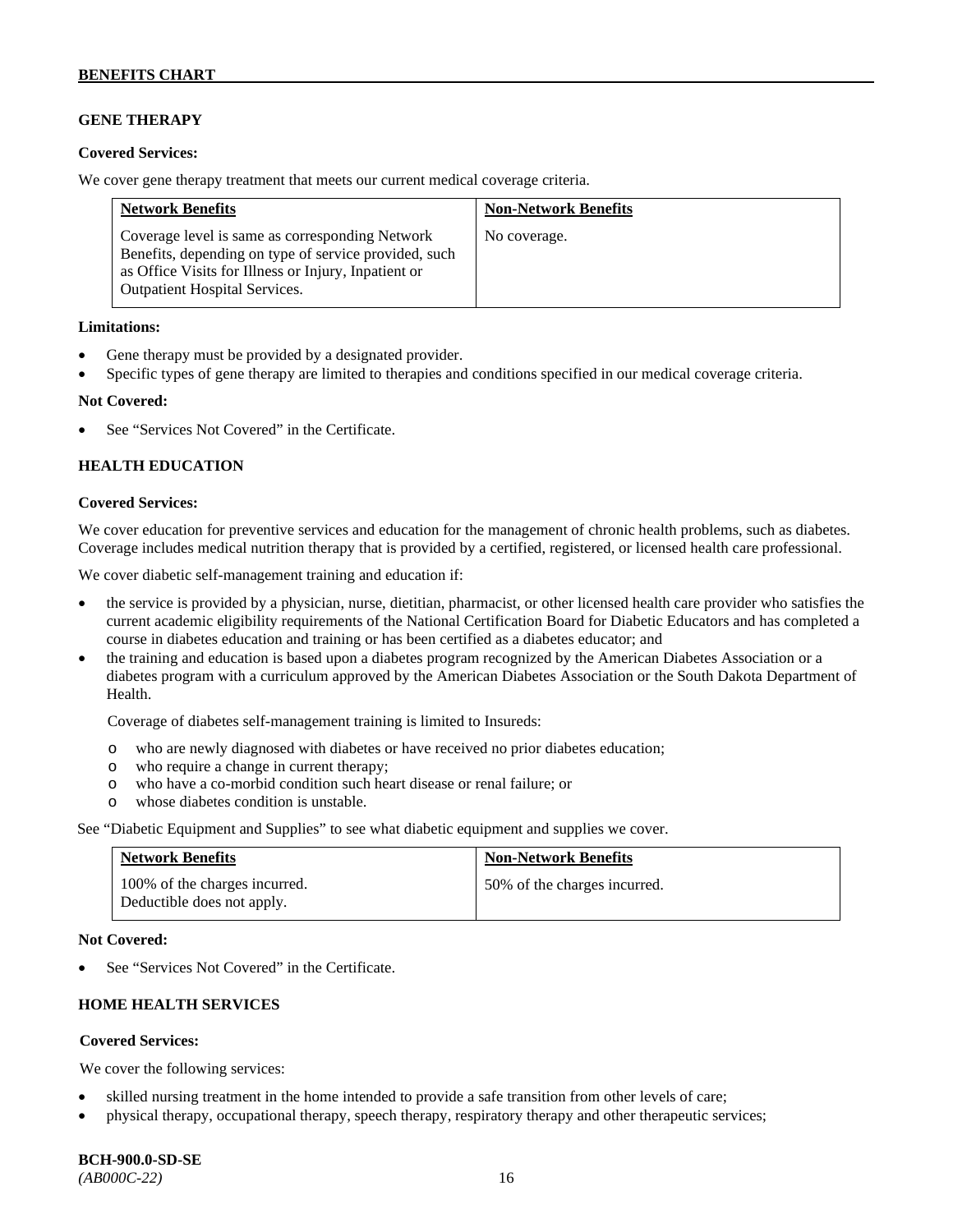- non-routine prenatal and postnatal services;
- routine postnatal well child visits, as described in the Coverage Criteria;
- phototherapy services for newborns. For phototherapy services for newborns and high risk prenatal services, supplies and equipment are included;
- home health aide services and other eligible home health services when provided in your home, if you are homebound (i.e., unable to leave home without considerable effort due to a medical condition. Lack of transportation does not constitute homebound status);
- total parenteral nutrition/intravenous ("TPN/IV") therapy, equipment, supplies and drugs in connection with IV therapy. IV line care kits are covered under Durable Medical Equipment. You do not need to be homebound to receive total parenteral nutrition/intravenous ("TPN/IV") therapy;
- palliative care benefits. Palliative care includes symptom management, education and establishing goals of care. We waive the requirement that you be homebound for a limited number of home visits for palliative care (as shown in this Benefits Chart), if you have a life-threatening, non-curable condition which has a prognosis of survival of two years or less. Additional palliative care visits are eligible under the home health services benefit if you are homebound and meet all other requirements defined in this section.

Home health services are eligible and covered only when they are:

- medically necessary; and
- provided as rehabilitative care, terminal care or maternity care; and
- ordered by a physician, and included in the written home care plan.

### **Physical therapy, occupational therapy, speech therapy, respiratory therapy, home health aide services and palliative care**

| <b>Network Benefits</b>                                                                                     | <b>Non-Network Benefits</b>  |
|-------------------------------------------------------------------------------------------------------------|------------------------------|
| 100% of the charges incurred, subject to your<br>copayment of \$30 per visit.<br>Deductible does not apply. | 50% of the charges incurred. |

If more than one home health visit occurs in a day, a separate copayment applies to each. For example, if an occupational therapist and a physical therapist visit an insured in the same day, a separate copayment will be charged for each visit.

### **TPN/IV therapy, skilled nursing services, non-routine prenatal/postnatal services and phototherapy**

| <b>Network Benefits</b>                                    | <b>Non-Network Benefits</b>  |
|------------------------------------------------------------|------------------------------|
| 100% of the charges incurred<br>Deductible does not apply. | 50% of the charges incurred. |

Each 24-hour visit (or shifts of up to 24-hour visits) equals one visit and counts toward the Maximum visits for all other services shown below. Any visit that lasts less than 24 hours, regardless of the length of the visit, will count as one visit toward the Maximum visits for all other services shown below. All visits must be medically necessary and benefit eligible.

### **Routine postnatal well child visit**

| <b>Network Benefits</b>                                     | <b>Non-Network Benefits</b>  |
|-------------------------------------------------------------|------------------------------|
| 100% of the charges incurred.<br>Deductible does not apply. | 50% of the charges incurred. |

#### **Maximum visits for palliative care**

If you are eligible to receive palliative care in the home and you are not homebound, there is a maximum of 12 visits per calendar year.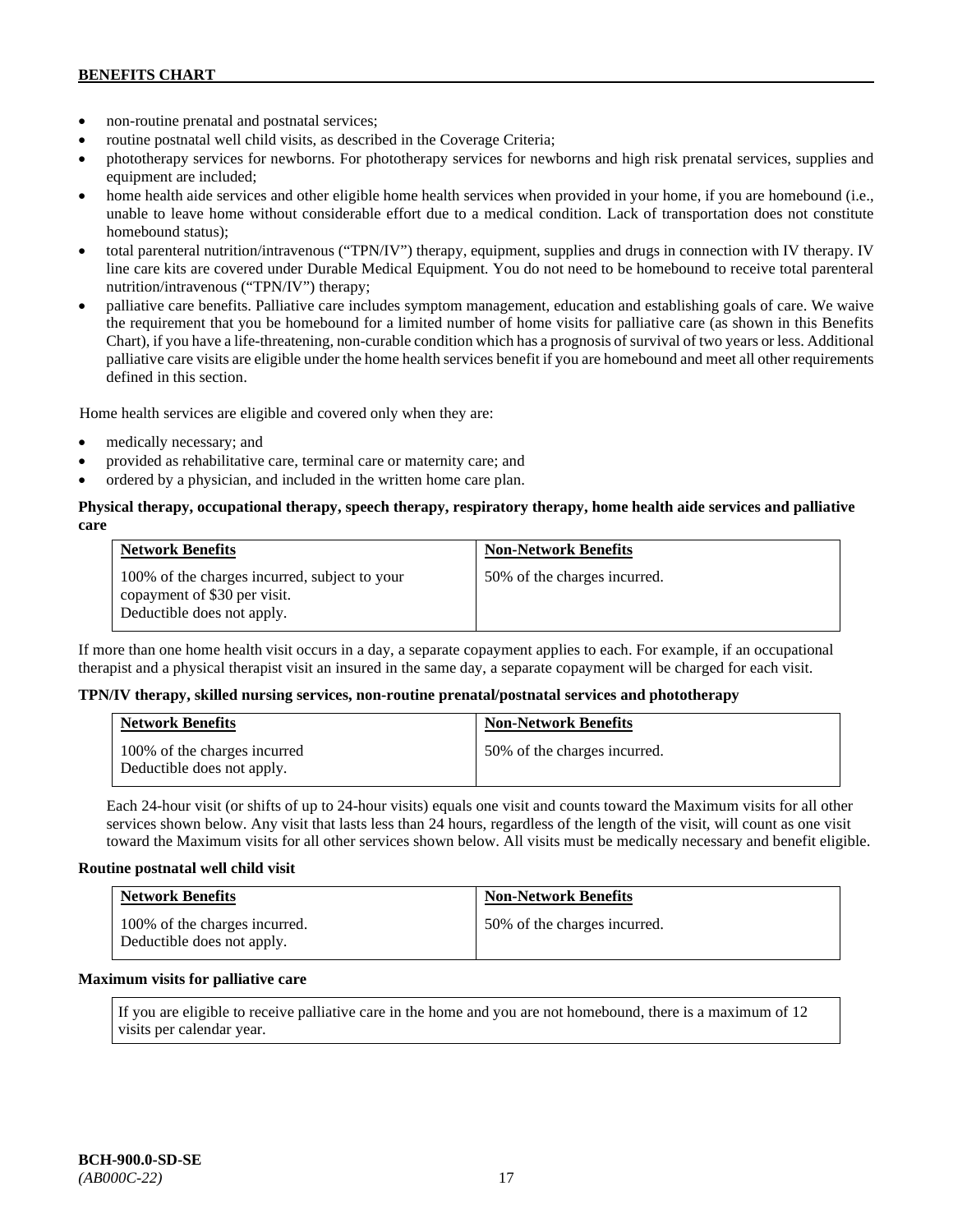### **Maximum visits for all other services**

| <b>Network Benefits</b>       | <b>Non-Network Benefits</b> |
|-------------------------------|-----------------------------|
| 120 visits per calendar year. | 60 visits per calendar year |

Each visit provided under the Network Benefits and Non-Network Benefits counts toward the maximums shown under both Maximum visits sections. The routine postnatal well child visit does not count toward the visit limit.

## **Limitations:**

- Home health services are not provided as a substitute for a primary caregiver in the home or as relief (respite) for a primary caregiver in the home. We will not reimburse family members or residents in your home for the above services.
- A service shall not be considered a skilled nursing service merely because it is performed by, or under the direct supervision of, a licensed nurse. Where a service (such as tracheotomy suctioning or ventilator monitoring) or like services, can be safely and effectively performed by a non-medical person (or self-administered), without the direct supervision of a licensed nurse, the service shall not be regarded as a skilled nursing service, whether or not a skilled nurse actually provides the service. The unavailability of a competent person to provide a non-skilled service shall not make it a skilled service when a skilled nurse provides it. Only the skilled nursing component of so-called "blended" services (i.e. services which include skilled and non-skilled components) are covered under this Benefits Chart.

### **Not Covered:**

- Financial or legal counseling services.
- Housekeeping or meal services in your home.
- Services provided by a family member or enrollee, or a resident in the enrollee's home.
- Vocational rehabilitation and recreational or educational therapy. Recreation therapy is therapy provided solely for the purpose of recreation, including, but not limited to: (a) requests for physical therapy or occupational therapy to improve athletic ability, and (b) braces or guards to prevent sports injuries.
- See "Services Not Covered" in the Certificate.

## **HOSPICE SERVICES**

### **Applicable Definitions:**

**Part-time.** This is up to two hours of service per day, more than two hours is considered continuous care.

**Continuous Care.** This is from two to twelve hours of service per day provided by a registered nurse, licensed practical nurse, or home health aide, during a period of crisis in order to maintain a terminally ill patient at home.

**Appropriate Facility.** This is a nursing home, hospice residence, or other inpatient facility.

**Custodial Care Related to Hospice Services.** This means providing assistance in the activities of daily living and the care needed by a terminally ill patient which can be provided by primary caregiver (i.e., family member or friend) who is responsible for the patient's home care.

### **Covered Services:**

**Hospice Program.** We cover the services described below if you are terminally ill and accepted as a hospice program participant. You must meet the eligibility requirements of the program, and elect to receive services through the hospice program. If you elect to receive hospice services, you do so in lieu of curative treatment for your terminal illness for the period you are enrolled in the hospice program.

**Eligibility:** In order to be eligible to be enrolled in the hospice program, you must: (1) be a terminally ill patient (prognosis of six months or less); (2) have chosen a palliative treatment focus (i.e., emphasizing comfort and supportive services rather than treatment attempting to cure the disease or condition); and (3) continue to meet the terminally ill prognosis as reviewed by our medical director or his or her designee over the course of care. You may withdraw from the hospice program at any time.

**Eligible Services:** Hospice services include the following services provided in accordance with an approved hospice treatment plan.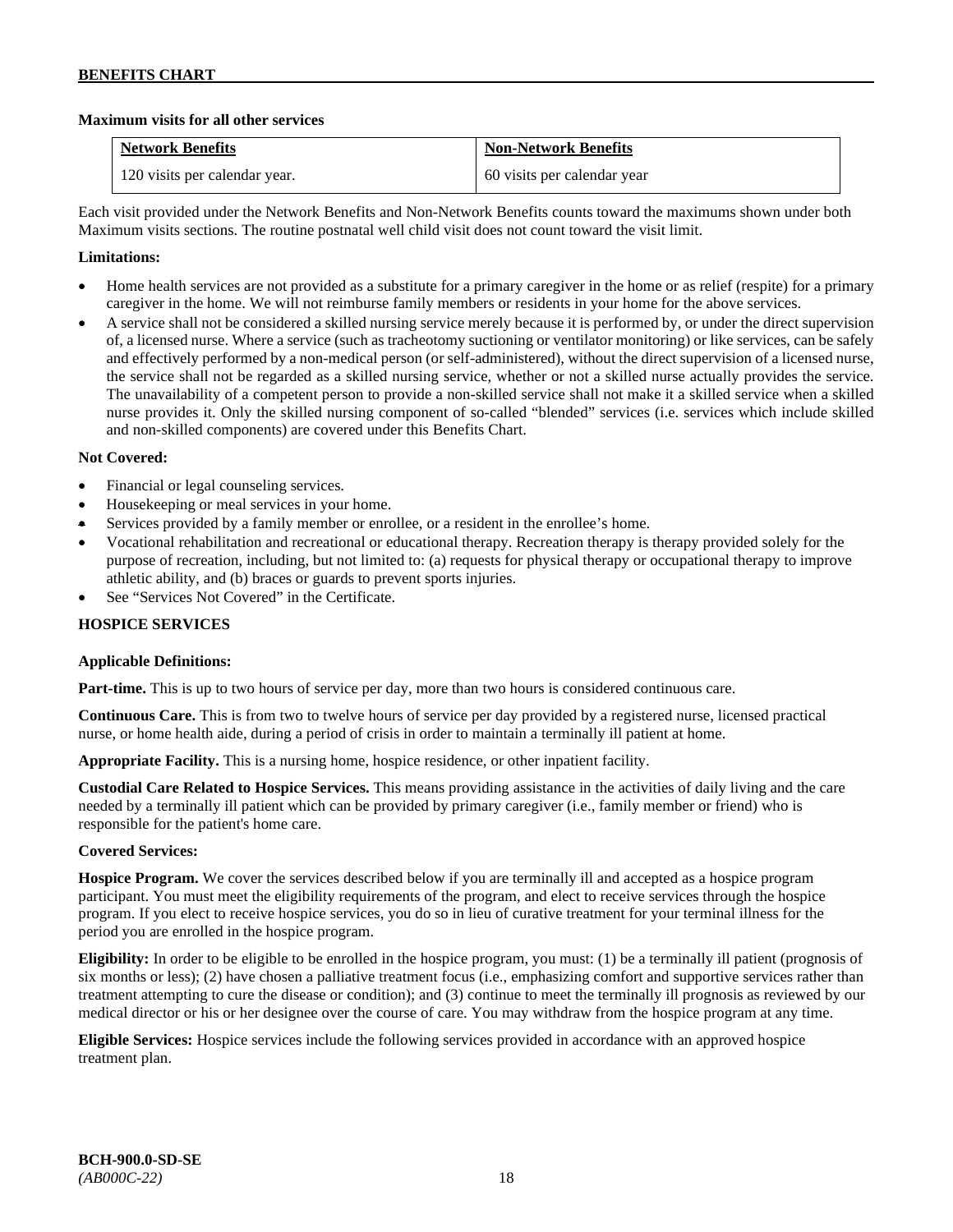- Inpatient Services: We cover inpatient services in a hospital facility.
- Home Health Services:
	- o Part-time care provided in your home by an interdisciplinary hospice team (which may include a physician, nurse, social worker, and spiritual counselor) and medically necessary home health services are covered.
	- o One or more periods of continuous care in your home or in a setting which provides day care for pain or symptom management, when medically necessary, will be covered.
- Other Services:
	- o Respite care is covered for care in your home or in an appropriate facility, to give your primary caregivers (i.e., family members or friends) rest and/or relief when necessary in order to maintain a terminally ill patient at home*.*
	- o Medically necessary medications for pain and symptom management.
	- o Semi-electric hospital beds and other durable medical equipment are covered.
	- o Emergency and non-emergency care is covered.

| <b>Network Benefits</b>      | <b>Non-Network Benefits</b>  |
|------------------------------|------------------------------|
| 70% of the charges incurred. | 50% of the charges incurred. |

Respite care is limited to five episodes, up to five days per episode. Inpatient hospice services are limited to 15 days per lifetime.

# **Not Covered:**

- Financial or legal counseling services.
- Housekeeping or meal services in your home.
- Custodial or maintenance care related to hospice services, whether provided in the home or in a nursing home.
- Any service not specifically described as covered services under this hospice services benefits.
- Any services provided by members of your family or residents in your home.
- See "Services Not Covered" in the Certificate.

# **HOSPITAL AND SKILLED NURSING FACILITY SERVICES**

### **Covered Services:**

We cover services as described below.

### **Medical or surgical hospital services**

**Inpatient hospital services:** We cover the following medical or surgical services, for the treatment of acute illness or injury, which require the level of care only provided in an acute care facility. These services must be authorized by a physician.

Inpatient hospital services include: room and board; the use of operating or maternity delivery rooms; intensive care facilities; newborn nursery facilities; general nursing care, anesthesia, laboratory and diagnostic imaging services, reconstructive surgery, radiation therapy, physical therapy, prescription drugs or other medications administered during treatment, blood and blood products (unless replaced), and blood derivatives, and other diagnostic or treatment related hospital services; physician and other professional medical and surgical services provided while in the hospital, including gender confirmation surgery that meets medical coverage criteria.

Services for items for personal convenience, such as television rental, are not covered.

We cover, following a vaginal delivery, a minimum of 48 hours of inpatient care for the mother and newborn child. We cover, following a caesarean section delivery, a minimum of 96 hours of inpatient care for the mother and newborn child. If the duration of inpatient care is less than these minimums, we also cover a minimum of one home visit by a registered nurse for post-delivery care, within 4 days of discharge of the mother and newborn child. Services provided by the registered nurse include, but are not limited to, parent education, assistance and training in breast and bottle feeding, and conducting any necessary and appropriate clinical tests. We shall not provide any compensation or other non-medical remuneration to encourage a mother and newborn to leave inpatient care before the duration minimums specified.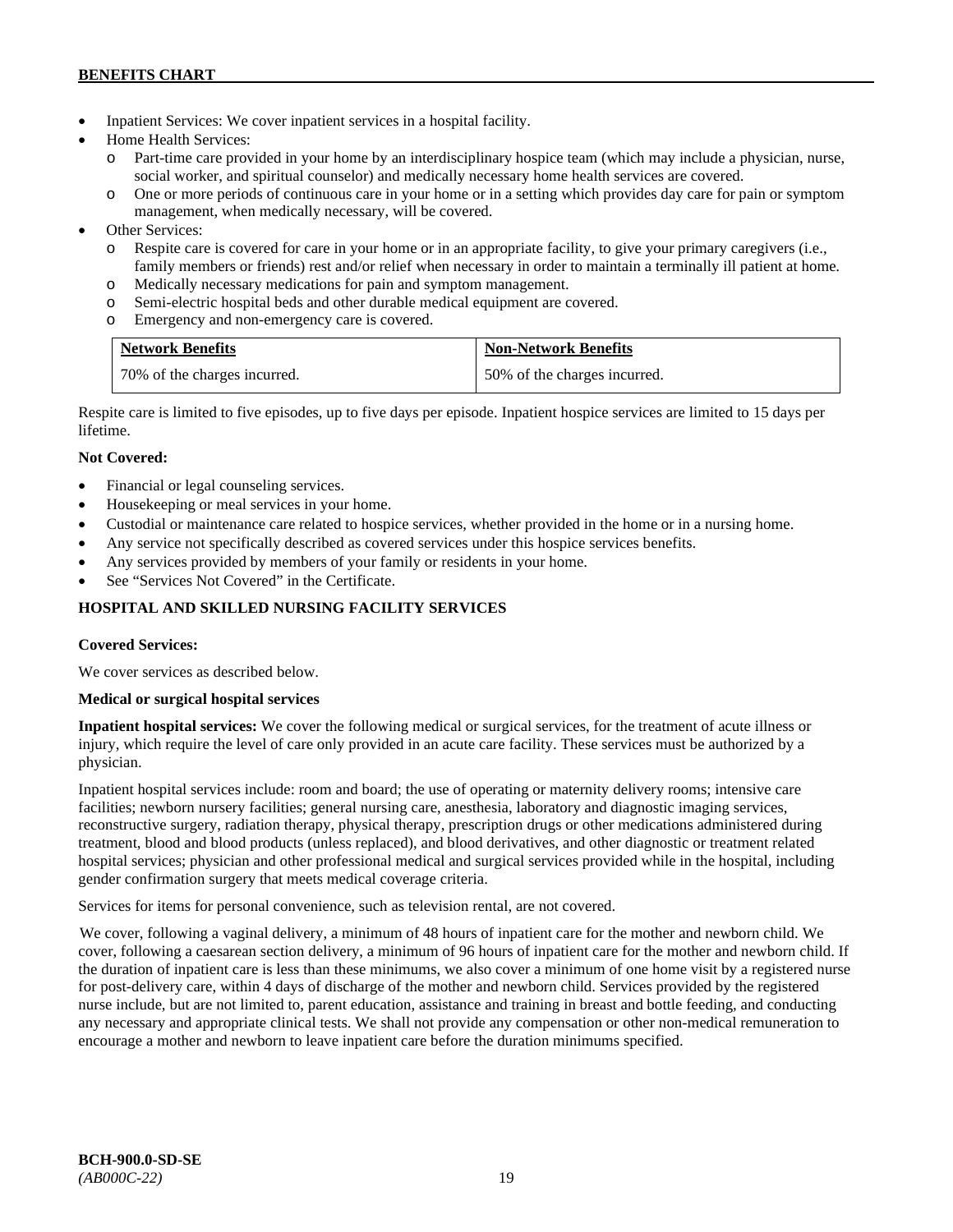Group health plans and health insurance issuers generally may not, under Federal law, restrict benefits for any hospital length of stay in connection with childbirth for the mother of newborn child to less than 48 hours following a vaginal delivery, or less than 96 hours following a caesarean section. However, Federal law generally does not prohibit the mother's or newborn's attending provider, after consulting with the mother, from discharging the mother or her newborn earlier than 48 hours (or 96 hours as applicable). In any case plans and issuers may not, under Federal law, require that a provider obtain authorization from the plan or the insurance issuer for prescribing a length of stay not in excess of 48 hours (or 96 hours).

| <b>Network Benefits</b>      | <b>Non-Network Benefits</b>  |
|------------------------------|------------------------------|
| 70% of the charges incurred. | 50% of the charges incurred. |

Each insured's admission or confinement, including that of a newborn child, is separate and distinct from the admission or confinement of any other insured.

### **Outpatient hospital, ambulatory care or surgical facility services:**

We cover the following medical and surgical services, for diagnosis or treatment of illness or injury on an outpatient basis. These services must be authorized by a physician.

Outpatient services include: use of operating rooms, maternity delivery rooms or other outpatient departments, rooms or facilities; and the following outpatient services: general nursing care, anesthesia, laboratory and diagnostic imaging services, reconstructive surgery, radiation therapy, physical therapy, drugs administered during treatment, blood and blood products (unless replaced), and blood derivatives, and other diagnostic or treatment related outpatient services; physician and other professional medical and surgical services provided while an outpatient, including gender confirmation surgery that meets medical coverage criteria.

Prior authorization by our medical director is required for new, experimental or reconstructive technologies or procedures. Requests must be submitted prior to performing the technology or procedure.

To see the benefit level for diagnostic imaging services, laboratory services and physical therapy, see benefits under Diagnostic Imaging Services, Laboratory Services and Physical Therapy in this Benefits Chart.

| <b>Network Benefits</b>      | <b>Non-Network Benefits</b>  |
|------------------------------|------------------------------|
| 70% of the charges incurred. | 50% of the charges incurred. |

**Skilled nursing facility care:** We cover room and board, daily skilled nursing and related ancillary services for post-acute treatment and rehabilitative care of illness or injury that meets medical coverage criteria.

| <b>Network Benefits</b>                        | <b>Non-Network Benefits</b>                    |
|------------------------------------------------|------------------------------------------------|
| 70% of the charges incurred.                   | 50% of the charges incurred.                   |
| Limited to a 90 day maximum per calendar year. | Limited to a 90 day maximum per calendar year. |

Each day of services provided under the Network Benefits and Non-Network Benefits, combined, applies toward the maximums shown above.

#### **Not Covered:**

- Services for items for personal convenience, such as television rental, are not covered.
- See "Services Not Covered" in the Certificate.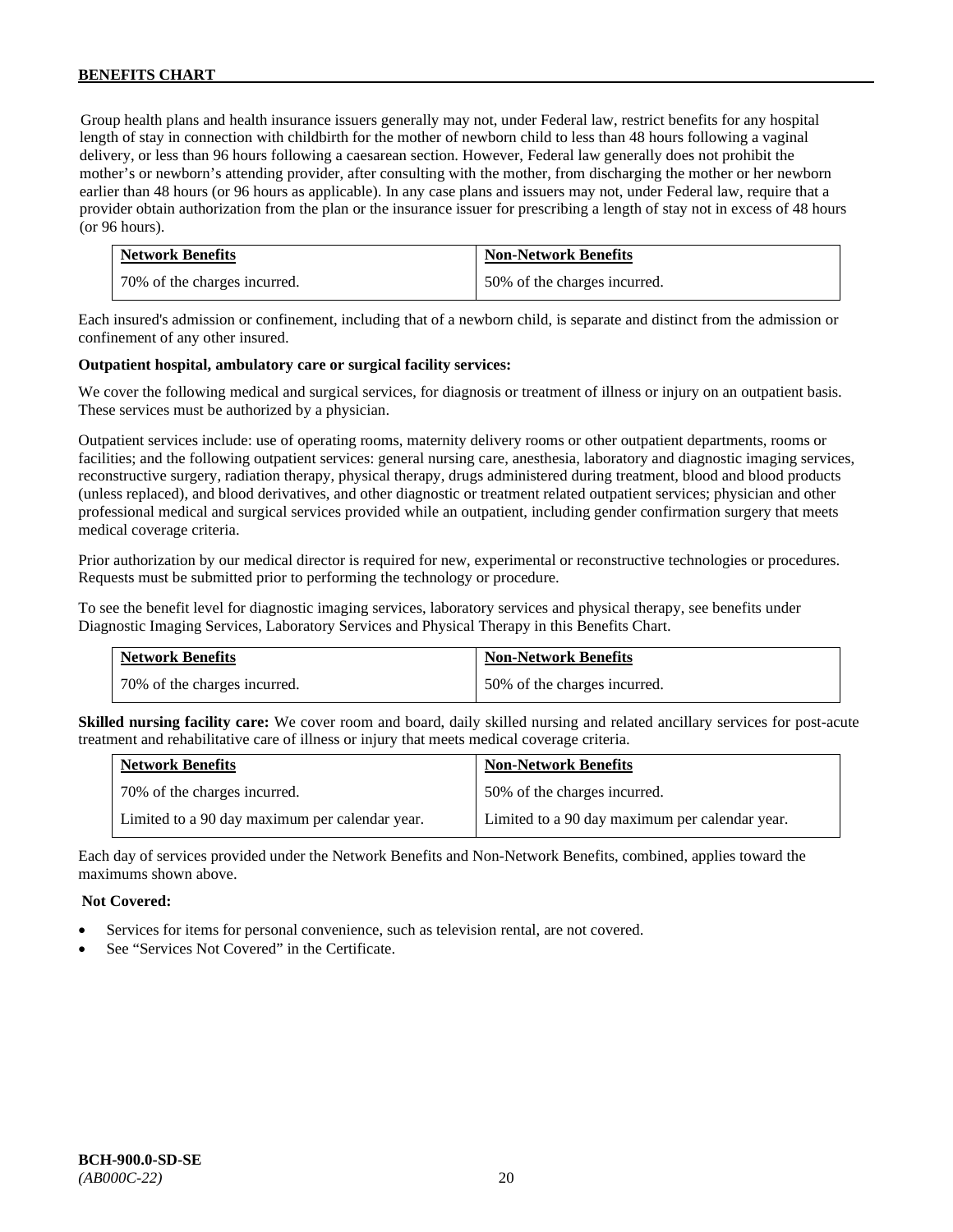# **INFERTILITY DIAGNOSIS**

### **Covered Services:**

We cover the diagnosis of infertility. These services include diagnostic procedures and tests provided in connection with an infertility evaluation, office visits and consultations to diagnose infertility.

| <b>Network Benefits</b>       | <b>Non-Network Benefits</b>  |
|-------------------------------|------------------------------|
| 170% of the charges incurred. | 50% of the charges incurred. |

Coverage is limited to office visits and consultations to diagnose infertility. Treatment is not covered.

### **Not Covered:**

- Infertility/fertility treatment, including but not limited to, office visits, laboratory services, diagnostic imaging services and fertility drugs; reversal of sterilization; and sperm, ova or embryo acquisition, retrieval or storage; however, we cover office visits and consultations to diagnose infertility.
- Services related to the establishment of surrogate pregnancy and fees for a surrogate. However, pregnancy and maternity services are covered for an insured under this Benefits Chart, including a surrogate pregnancy.
- See "Services Not Covered" in the Certificate.

### **LABORATORY SERVICES**

#### **Covered Services:**

We cover laboratory tests when ordered by a provider and provided in a clinic or outpatient hospital facility.

We cover services provided in a clinic or outpatient hospital facility. To see the benefit level for inpatient hospital or skilled nursing facility services, see benefits under Inpatient Hospital and Skilled Nursing Facility Services.

### **Prostate-specific antigen (PSA) testing**

| Network Benefits                                            | <b>Non-Network Benefits</b>  |
|-------------------------------------------------------------|------------------------------|
| 100% of the charges incurred.<br>Deductible does not apply. | 50% of the charges incurred. |

#### **All other laboratory services**

#### **Services for illness or injury**

| <b>Network Benefits</b>                                     | <b>Non-Network Benefits</b>  |
|-------------------------------------------------------------|------------------------------|
| 100% of the charges incurred.<br>Deductible does not apply. | 50% of the charges incurred. |

#### **Preventive Services**

Laboratory services associated with preventive services are covered at the benefit level shown in the "Preventive Services" section of this Benefits Chart.

### **Not Covered:**

See "Services Not Covered" in the Certificate.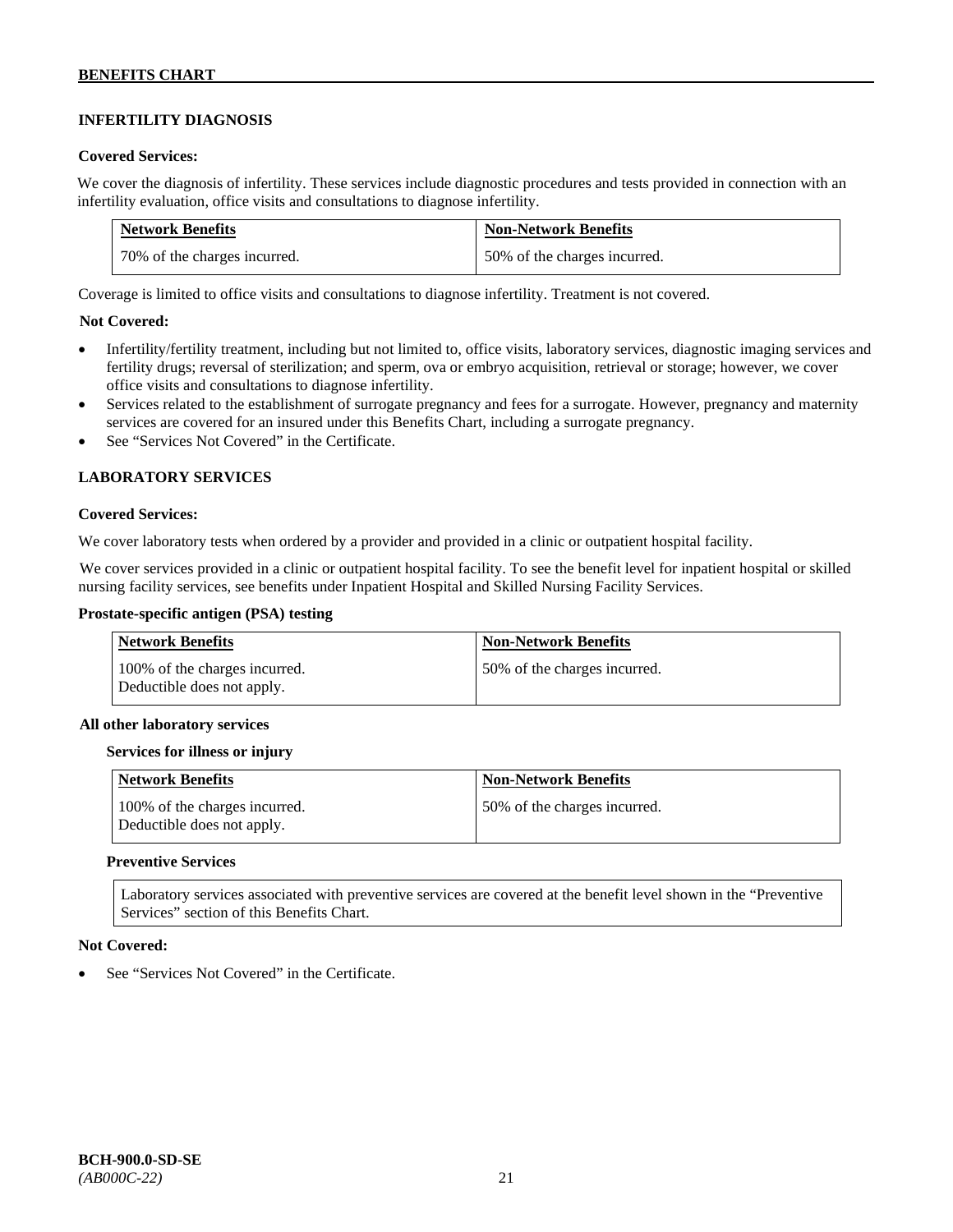# **MASTECTOMY RECONSTRUCTION BENEFIT**

### **Covered Services:**

We cover reconstruction of the breast on which the mastectomy has been performed; surgery and reconstruction of the other breast to produce symmetrical appearance, and prostheses and physical complications of all stages of mastectomy, including lymphedemas.

| <b>Network Benefits</b>                              | <b>Non-Network Benefits</b>                           |
|------------------------------------------------------|-------------------------------------------------------|
| Coverage level is same as corresponding Network      | Coverage level is same as corresponding Non-Network   |
| Benefits, depending on type of service provided such | Benefits, depending on type of service provided, such |
| as Office Visits for Illness or Injury, Inpatient or | as Office Visits for Illness or Injury, Inpatient or  |
| Outpatient Hospital Services.                        | Outpatient Hospital Services.                         |

#### **Not Covered:**

See "Services Not Covered" in the Certificate.

### **MEDICATION THERAPY DISEASE MANAGEMENT PROGRAM**

### **Covered Services:**

If you meet our criteria for coverage, you may qualify for our Medication Therapy Disease Management Program.

The program covers consultations with a designated network pharmacist.

Covered services are based on established medical policies, which are subject to periodic review and modification by the medical directors. These medical policies (medical coverage criteria) are available online at [healthpartners.com](http://www.healthpartners.com/) or by calling Member Services.

| <b>Network Benefits</b>                                     | <b>Non-Network Benefits</b> |
|-------------------------------------------------------------|-----------------------------|
| 100% of the charges incurred.<br>Deductible does not apply. | No coverage.                |

#### **Not Covered:**

See "Services Not Covered" in the Certificate.

### **OFFICE VISITS FOR ILLNESS OR INJURY**

#### **Covered Services:**

We cover the following when medically necessary: professional medical and surgical services and related supplies, including biofeedback, of physicians and other health care providers; blood and blood products (unless replaced) and blood derivatives.

We cover diagnosis and treatment of illness or injury to the eyes. Where contact or eyeglass lenses are prescribed as medically necessary for the post-operative treatment of cataracts or for the treatment of aphakia, acute or chronic corneal pathology, or keratoconus, we cover the initial evaluation, lenses and fitting. Insureds must pay for lens replacement beyond the initial pair.

We cover medically necessary professional services by a licensed physician or audiologist appropriate for the treatment of hearing impairment to a person under the age of 19. Hearing aids are not covered.

Services received via video, e-visit or telephone are covered under the "Telehealth/Telemedicine Services" section.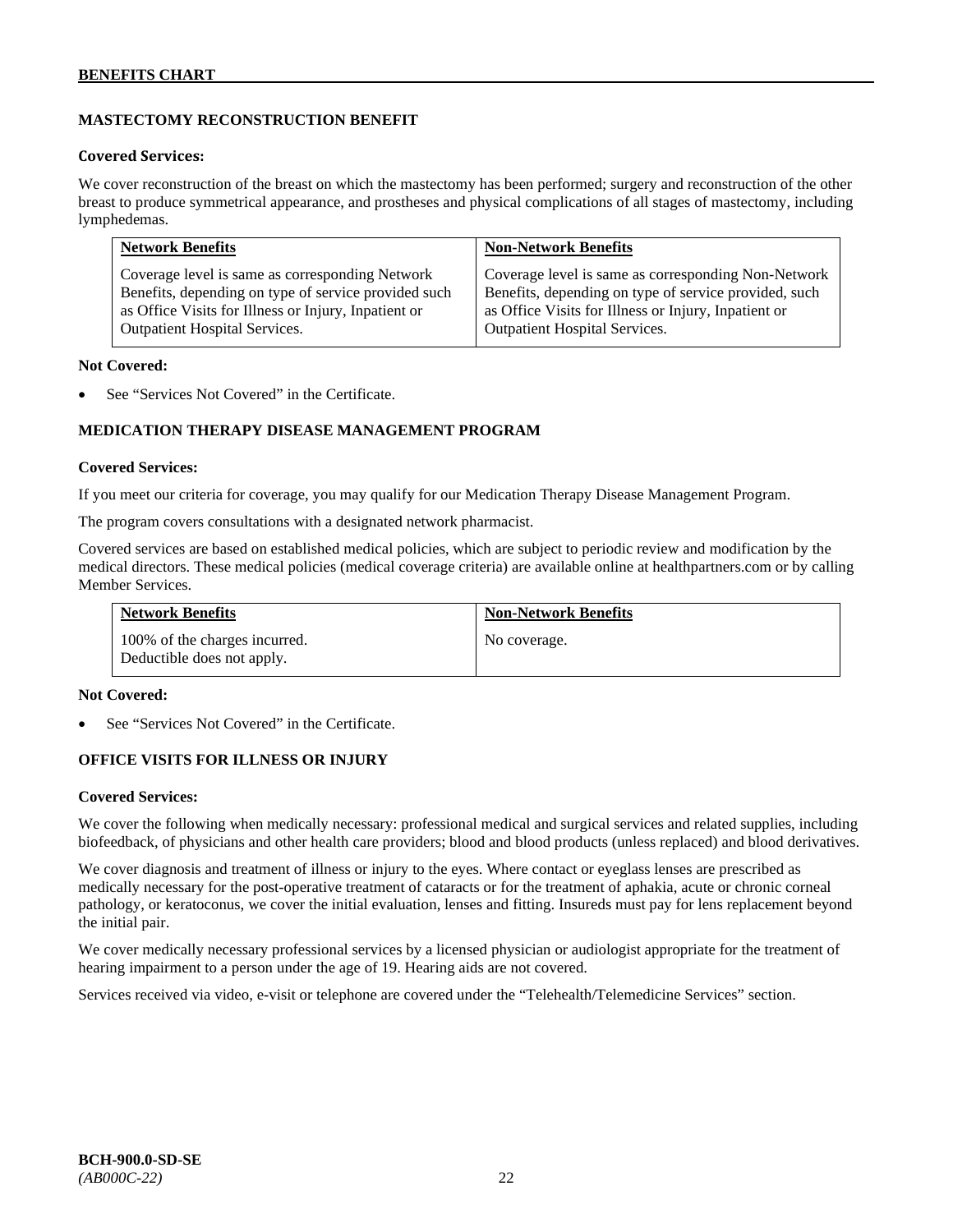# **Office visits**

### **Primary Care Providers**

| <b>Network Benefits</b>                                                                                     | <b>Non-Network Benefits</b>  |
|-------------------------------------------------------------------------------------------------------------|------------------------------|
| 100% of the charges incurred, subject to your<br>copayment of \$30 per visit.<br>Deductible does not apply. | 50% of the charges incurred. |

# **Specialty Care Providers**

| <b>Network Benefits</b>                                                                                     | <b>Non-Network Benefits</b>  |
|-------------------------------------------------------------------------------------------------------------|------------------------------|
| 100% of the charges incurred, subject to your<br>copayment of \$60 per visit.<br>Deductible does not apply. | 50% of the charges incurred. |

# **Convenience clinics**

| <b>Network Benefits</b>                                                                                     | <b>Non-Network Benefits</b>  |
|-------------------------------------------------------------------------------------------------------------|------------------------------|
| 100% of the charges incurred, subject to your<br>copayment of \$15 per visit.<br>Deductible does not apply. | 50% of the charges incurred. |

# **Injections administered in a physician's office, other than immunizations:**

### **Allergy Injections**

| <b>Network Benefits</b>                                                                                              | <b>Non-Network Benefits</b>  |
|----------------------------------------------------------------------------------------------------------------------|------------------------------|
| 100% of the charges incurred, subject to your<br>copayment of \$2 per date of service.<br>Deductible does not apply. | 50% of the charges incurred. |

### **All other injections**

| <b>Network Benefits</b>                                                                                              | <b>Non-Network Benefits</b>  |
|----------------------------------------------------------------------------------------------------------------------|------------------------------|
| 100% of the charges incurred, subject to your<br>copayment of \$2 per date of service.<br>Deductible does not apply. | 50% of the charges incurred. |

# **Not Covered:**

- Court ordered treatment.
- See "Services Not Covered" in the Certificate.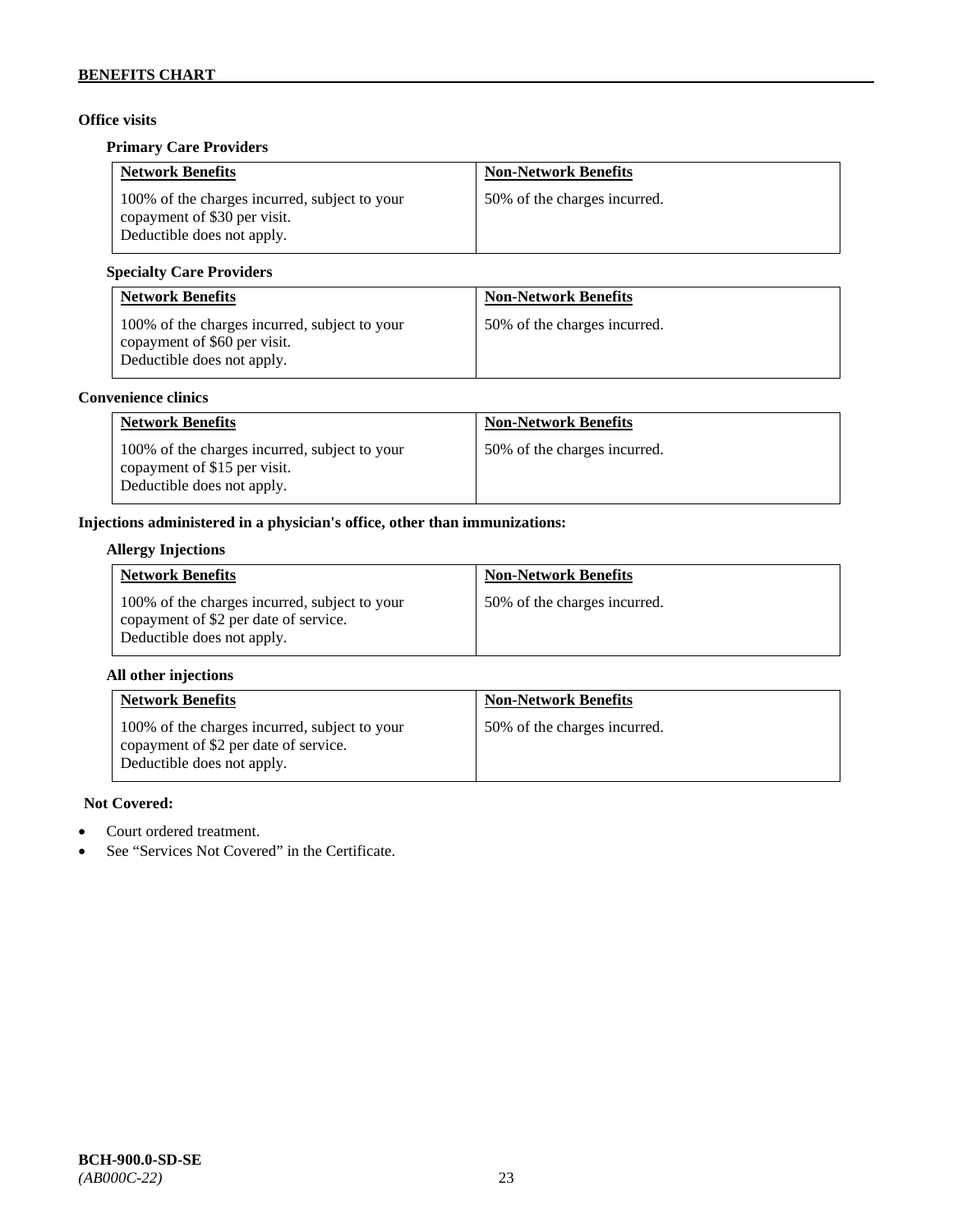# **PEDIATRIC EYEWEAR**

### **Covered Services:**

- We cover pediatric eyewear for children.
- Routine eye exams are covered under the "Preventive Services" section.

| <b>Network Benefits</b>      | <b>Non-Network Benefits</b> |
|------------------------------|-----------------------------|
| 70% of the charges incurred. | No coverage.                |

### **Limitations:**

- Coverage under this provision will continue until the end of the month in which the child turns age 19.
- Limited to one of the following per calendar year:
	- o one pair of eyeglasses including one set of prescription lenses, frames from our designated eyewear collection, and anti-scratch coating; or
	- o one pair of non-disposable contact lenses; or
	- a one-year supply of disposable contact lenses.
- Contact lens fittings are limited to two per calendaryear.

### **Not Covered:**

- Frames that are not included in our designated eyewear collection. However, one pair of lenses will be covered if an insured chooses frames outside our designated eyewear collection.
- More than one pair of lenses or frames or non-disposable contacts per calendar year, regardless of the reason. This includes replacement of eyeglasses or contact lenses due to loss, breakage, theft, or change in prescription.
- Safety glasses or goggles for sports or vocational reasons.
- Upgrades including, but not limited to, UV protection and no-line multifocal lenses.
- See "Services Not Covered" in the Certificate.

# **PHYSICAL THERAPY, OCCUPATIONAL THERAPY AND SPEECH THERAPY**

### **Covered Services:**

We cover the following physical therapy, occupational therapy and speech therapy services:

- Medically necessary rehabilitative care to correct the effects of illness or injury.
- Habilitative care rendered for congenital, developmental or medical conditions which have significantly limited the successful initiation of normal speech and normal motor development.

Massage therapy which is performed in conjunction with other treatment/modalities by a physical or occupational therapist, is part of a prescribed treatment plan and is not billed separately is covered.

We cover services provided in a clinic. We also cover physical therapy provided in an outpatient hospital facility. To see the benefit level for inpatient hospital or skilled nursing facility services, see benefits under Inpatient Hospital and Skilled Nursing Facility Services.

#### **Rehabilitative care**

| <b>Network Benefits</b>                                                                                     | <b>Non-Network Benefits</b>  |
|-------------------------------------------------------------------------------------------------------------|------------------------------|
| 100% of the charges incurred, subject to your<br>copayment of \$30 per visit.<br>Deductible does not apply. | 50% of the charges incurred. |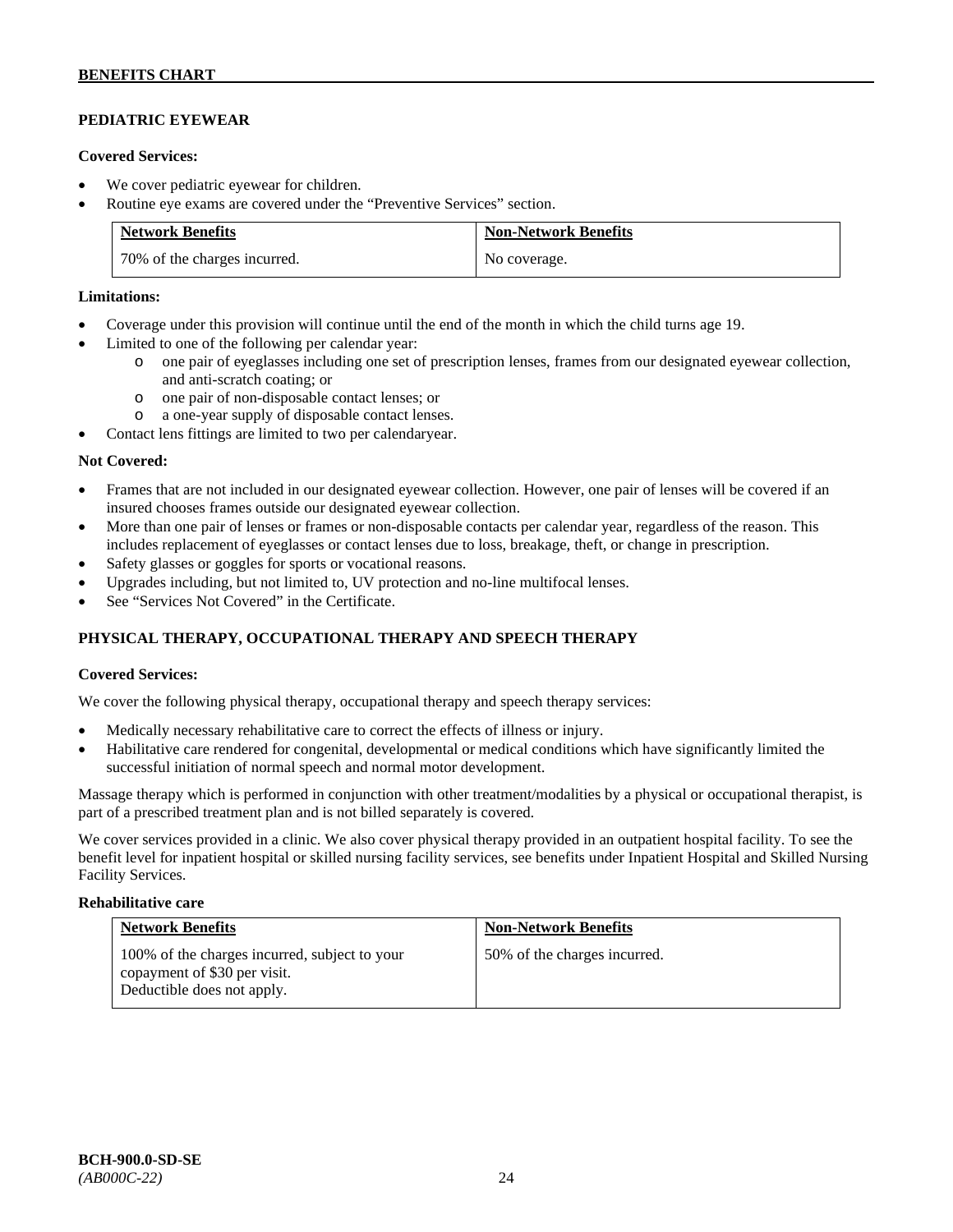### **Habilitative care**

| <b>Network Benefits</b>                                                                                     | <b>Non-Network Benefits</b>  |
|-------------------------------------------------------------------------------------------------------------|------------------------------|
| 100% of the charges incurred, subject to your<br>copayment of \$30 per visit.<br>Deductible does not apply. | 50% of the charges incurred. |

### **Not Covered:**

- Massage therapy for the purpose of comfort or convenience of the Insured.
- See "Services Not Covered" in the Certificate.

## **PRE-DIABETES DISEASE MANAGEMENT PROGRAM**

#### **Covered Services:**

If you meet our criteria for coverage, you may qualify for the Pre-diabetes Disease Management Program through Omada Health.

The program covers group health coaching which focuses on weight loss, exercise, behavior modification and health education at select locations determined by the plan.

| <b>Network Benefits</b>                                     | <b>Non-Network Benefits</b> |
|-------------------------------------------------------------|-----------------------------|
| 100% of the charges incurred.<br>Deductible does not apply. | Not applicable.             |

#### **Not Covered:**

See "Services Not Covered" in the Certificate.

### **PRESCRIPTION DRUG SERVICES**

#### **Covered Services:**

We cover prescription drugs and medications, which can be self-administered or are administered in a physician's office. We will not exclude coverage of off-label use of drugs to treat cancer or life threatening conditions on the grounds that the drug has not been approved by the FDA for that indication if that drug is recognized for the treatment of such indication in one of the standard reference compendia and when an appropriate level of evidence or medical necessity is met.

#### **For Network Benefits, drugs and medications must be obtained at a Network Pharmacy.**

### **If a copayment is required, you must pay one copayment for each 31-day supply, or portion thereof, unless otherwise indicated below.**

#### **Outpatient drugs (except as specified below)**

| <b>Network Benefits</b>                                                                                                                    | <b>Non-Network Benefits</b>  |
|--------------------------------------------------------------------------------------------------------------------------------------------|------------------------------|
| 100% of the charges incurred, subject to your<br>copayment of \$15 for generic formulary drugs and \$50<br>for brand name formulary drugs. | 50% of the charges incurred. |
| In no event will your cost for a formulary insulin drug<br>exceed \$25.                                                                    |                              |
| Non-formulary drugs are covered at 100% of the<br>charges incurred, subject to your copayment of \$100.                                    |                              |
| Deductible does not apply.                                                                                                                 |                              |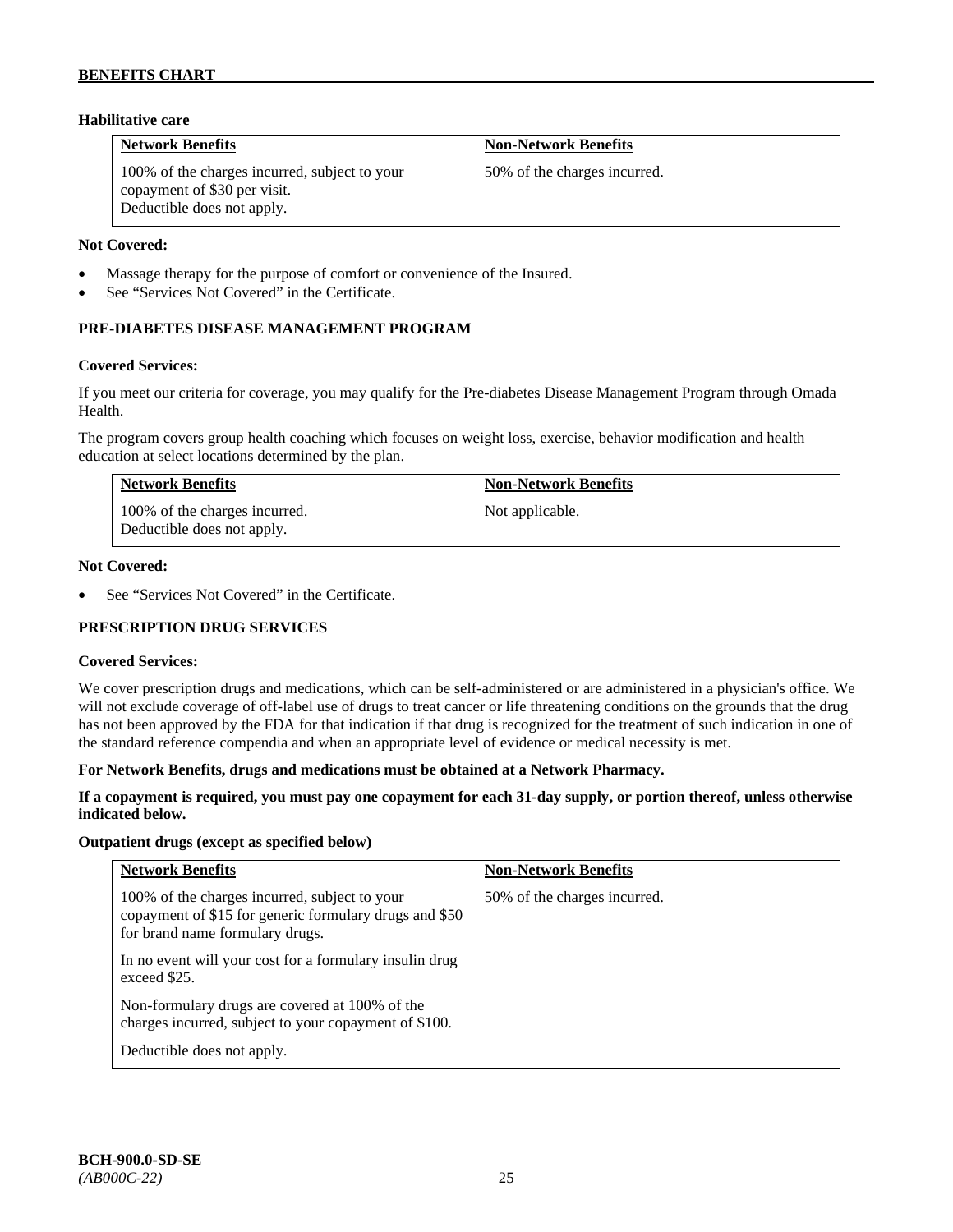### **Mail order drugs**

| <b>Network Benefits</b>                                                                                                                                                                                                                               | <b>Non-Network Benefits</b>                                                                                                |
|-------------------------------------------------------------------------------------------------------------------------------------------------------------------------------------------------------------------------------------------------------|----------------------------------------------------------------------------------------------------------------------------|
| For your convenience, you may also get up to a 93-day<br>supply of outpatient prescription drugs that can be self-<br>administered through the designated mail order service.<br>Specialty drugs are not available through the mail order<br>service. | See Network mail order drugs benefit.<br>Mail order drugs are only available through the<br>designated mail order service. |

### **Specialty drugs that are self-administered**

| <b>Network Benefits</b>                                                                                                                                                                                                                         | <b>Non-Network Benefits</b> |
|-------------------------------------------------------------------------------------------------------------------------------------------------------------------------------------------------------------------------------------------------|-----------------------------|
| 80% of the charges incurred, up to a maximum<br>copayment of \$300.<br>Deductible does not apply.<br>For Network Benefits, specialty drugs are limited to<br>drugs on the specialty drug list and must be obtained<br>from a designated vendor. | No coverage.                |

In order for the plan to better manage available manufacturer-funded copayment assistance, copayments for certain specialty medications may vary and be set to approximate the maximum of any available manufacturer-funded copayment assistance programs. However, in no case will true out-of-pocket costs to the insured be greater than the maximum copayment/coinsurance shown in this Benefits Chart. Manufacturer-funded copayment assistance received by an insured will not apply to the insured's annual deductible or out-of-pocket limit.

### **Drugs for treatment of growth deficiency**

| <b>Network Benefits</b>                                                                                                                                                                                          | <b>Non-Network Benefits</b>  |
|------------------------------------------------------------------------------------------------------------------------------------------------------------------------------------------------------------------|------------------------------|
| 70% of the charges incurred.<br>Deductible does not apply.<br>For Network Benefits, growth deficiency drugs are<br>limited to drugs on the specialty drug list and must be<br>obtained from a designated vendor. | 50% of the charges incurred. |
|                                                                                                                                                                                                                  |                              |

# **Tobacco cessation drugs are covered for all FDA-approved tobacco cessation drugs**

| <b>Network Benefits</b>                                     | <b>Non-Network Benefits</b>  |
|-------------------------------------------------------------|------------------------------|
| 100% of the charges incurred.<br>Deductible does not apply. | 50% of the charges incurred. |

#### **Contraceptive drugs**

| <b>Network Benefits</b>                                                                                                                                         | <b>Non-Network Benefits</b>  |
|-----------------------------------------------------------------------------------------------------------------------------------------------------------------|------------------------------|
| 100% of the charges incurred for formulary drugs.<br>Deductible does not apply.                                                                                 | 50% of the charges incurred. |
| If a physician requests that a non-formulary<br>contraceptive drug be dispensed as written, the drug<br>will be covered at 100%, not subject to the deductible. |                              |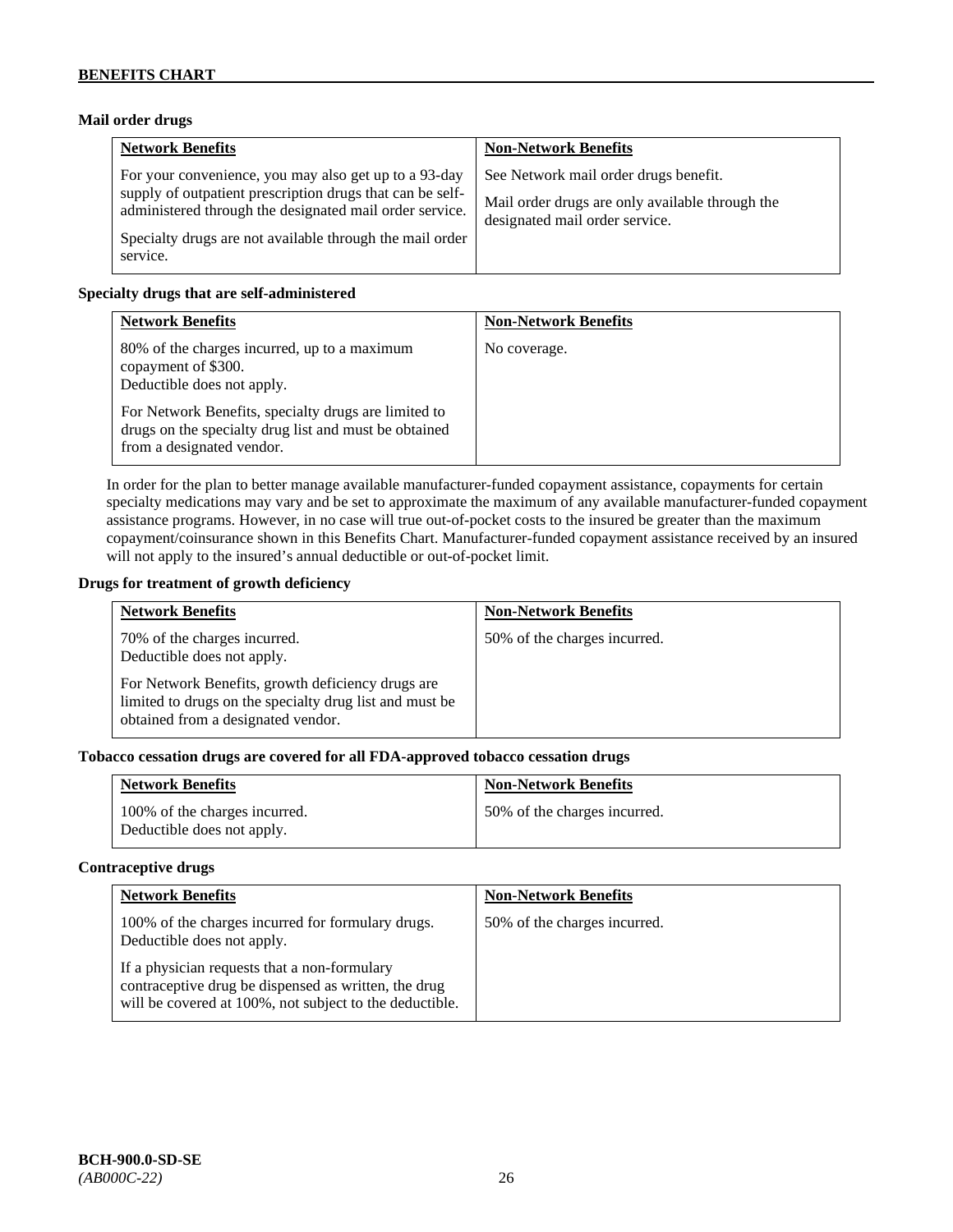**ACA preventive medications.** We cover preventive medications currently recommended by USPSTF with an A or B rating if they are prescribed by your medical provider and they are listed on our Commercial ACA Preventive Drug List. Preventive medications are subject to periodic review and modification. Changes would be effective in accordance with the federal rules and reflected in our current medical coverage criteria for preventive care services.

| <b>Network Benefits</b>                                     | <b>Non-Network Benefits</b>  |
|-------------------------------------------------------------|------------------------------|
| 100% of the charges incurred.<br>Deductible does not apply. | 50% of the charges incurred. |

## **Limitations:**

- Certain drugs may require prior authorization as indicated on the Formulary. HealthPartners may require prior authorization for the drug and also the site where the drug will be provided. Certain drugs are subject to our utilization review process and quantity limits as indicated on our Formulary.
- Certain non-formulary drugs require prior authorization. In addition, certain drugs may be subject to any quantity limits applied as part of our trial program. The trial drug program applies to new prescriptions for certain drugs which have high toxicity, low tolerance, high costs and/or high potential for waste. Trial drugs are indicated on the formulary and/or the Specialty Drug List. Your first fill of a trial drug may be limited to less than a month supply. If the drug is well tolerated and effective, you will receive the remainder of your first month supply.
- If an insured requests a brand name drug when there is a generic equivalent, the brand name drug will be covered up to the charge that would apply to the generic drug, minus any required copayment. If a physician requests that a brand name drug be dispensed as written, the drug will be paid at the non-formulary benefit.
- We may require Insureds to try over-the-counter (OTC) drug alternatives before approving more costly formulary prescription drugs.
- Unless otherwise specified in the "Prescription Drug Services" section, you may receive up to a 31-day supply per prescription.
- New prescriptions to treat certain chronic conditions are limited to a 31-day supply.
- A 93-day supply will be covered and dispensed only at pharmacies that participate in our extended day supply program.
- No more than a 31-day supply of Specialty Drugs will be covered and dispensed at a time, unless it is a manufacturer supplied drug that cannot be split that supplies the insured with more than a 31-day supply.

### **Not Covered:**

- Replacement of prescription drugs, medications, equipment and supplies due to loss, damage or theft.
- Nonprescription (over the counter) drugs or medications, including, but not limited to, vitamins, supplements, homeopathic remedies, and non-FDA approved drugs, unless listed on the Formulary and prescribed by a physician or legally authorized health care provider under applicable state and federal law. We cover off-label use of drugs to treat cancer as specified in the "Prescription Drug Services" section of this Benefits Chart. This exclusion does not include over-the-counter contraceptives for women as allowed under the Affordable Care Act when the Insured obtains a prescription for the item. In addition, if the Insured obtains a prescription, this exclusion does not include aspirin to prevent cardiovascular disease for men and women of certain ages; folic acid supplements for women who may become pregnant; fluoride chemoprevention supplements for children without fluoride in their water source; and iron supplements for children ages 6-12 months who are at risk for anemia.
- All drugs for the treatment of sexual dysfunction.
- Fertility drugs.
- Medical cannabis.
- Drugs on the Excluded Drug List. The Excluded Drug List includes select drugs within a therapy class that are not eligible for coverage. This includes drugs that may be excluded for certain indications. The Excluded Drug List is available a[t HealthPartners.com.](http://www.healthpartners.com/)
- Drugs that are newly approved by the FDA until they are reviewed and approved by HealthPartners Pharmacy and Therapeutics Committee.
- Medical devices approved by the FDA will not be covered under the "Prescription Drug Services" section unless they are on our Formulary. Covered medical devices are generally submitted and reimbursed under your medical benefits.
- See "Services Not Covered" in the Certificate.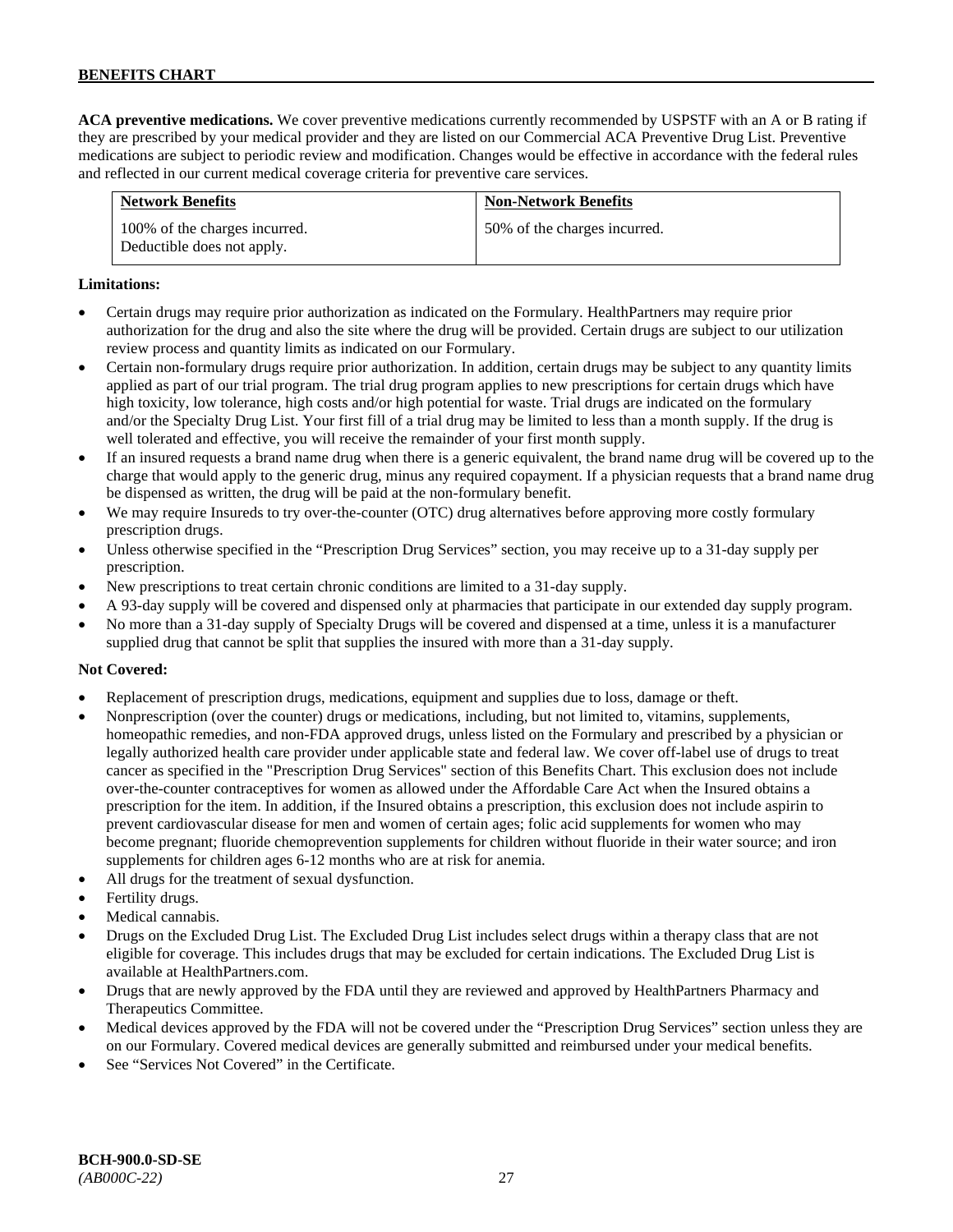# **PREVENTIVE SERVICES**

### **Applicable Definitions:**

**Routine Preventive Services** are routine healthcare services that include screenings, checkups and counseling to prevent illness, disease or other health problems before symptoms occur.

**Diagnostic Services** are services to help a provider understand your symptoms, diagnose illness, and decide what treatment may be needed. They may be the same services that are listed as preventive services, but they are being used as diagnostic services. Your provider will determine if these services are preventive or diagnostic. These services are not preventive if received as part of a visit to diagnose, manage, or maintain an acute or chronic medical condition, illness or injury. When that occurs, unless otherwise indicated below, standard deductibles, copayments or coinsurance apply.

### **Covered Services:**

We cover preventive services which meet any of the requirements under the Affordable Care Act (ACA) shown in the bulleted items below. These preventive services are covered at 100% under the Network Benefits with no deductible, copayments or coinsurance. If a preventive service is not required by the ACA and it is covered at a lower benefit level or if a group qualifies for an exemption or accommodation for certain benefits under the ACA, it will be specified below. Preventive benefits mandated under the ACA are subject to periodic review and modification. Changes would be effective in accordance with the federal rules. Preventive services mandated by the ACA include:

- Evidence-based items or services that have in effect a rating of A or B in the current recommendations of the United States Preventive Services Task Force with respect to the individual;
- Immunizations for routine use in children, adolescents, and adults that have in effect a recommendation from the Advisory Committee on Immunization Practices of the Centers for Disease Control and Prevention with respect to the individual;
- With respect to infants, children, and adolescents, evidence-informed preventive care and screenings provided for in comprehensive guidelines supported by the Health Resources and Services Administration; and
- With respect to women, preventive care and screenings provided for in comprehensive guidelines supported by the Health Resources and Services Administration.

Covered services are based on established medical policies, which are subject to periodic review and modification by the medical or dental directors. These medical policies (medical coverage criteria) are available by calling Member Services, or logging on to your "*my*HealthPartners" account at [HealthPartners.com.](http://www.healthpartners.com/)

#### **ACA and state mandated preventive services are covered as follows:**

**Routine health exams and periodic health assessments.** A physician or health care provider will counsel you as to how often health assessments are needed based on age, sex and health status. This includes screening and counseling for tobacco use and all FDA approved tobacco cessation medications including over-the-counter drugs (as shown in the "Prescription Drug Services" section).

| <b>Network Benefits</b>                                     | <b>Non-Network Benefits</b>  |
|-------------------------------------------------------------|------------------------------|
| 100% of the charges incurred.<br>Deductible does not apply. | 50% of the charges incurred. |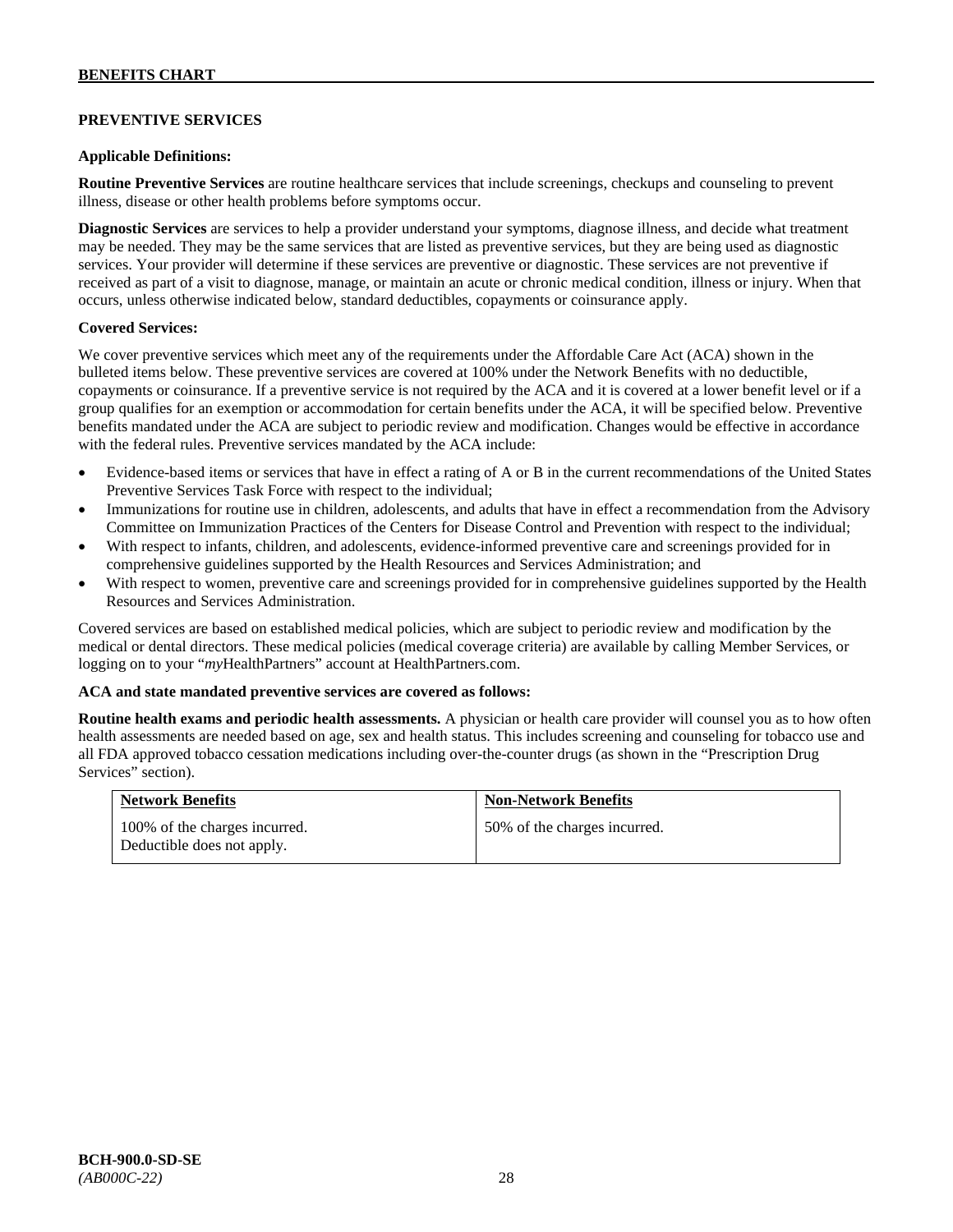**Child health supervision services**. This includes pediatric preventive services such as newborn screenings, appropriate immunizations, developmental assessments and laboratory services appropriate to the age of the child from birth to 72 months, and appropriate immunizations to age 18.

| <b>Network Benefits</b>                                     | <b>Non-Network Benefits</b>  |
|-------------------------------------------------------------|------------------------------|
| 100% of the charges incurred.<br>Deductible does not apply. | 50% of the charges incurred. |

#### **Routine prenatal care and exams**

| <b>Network Benefits</b>                                     | <b>Non-Network Benefits</b>  |
|-------------------------------------------------------------|------------------------------|
| 100% of the charges incurred.<br>Deductible does not apply. | 50% of the charges incurred. |

**Routine postnatal care.** This includes health exams, assessments, education and counseling relating to the period immediately after childbirth.

| <b>Network Benefits</b>                                     | <b>Non-Network Benefits</b>  |
|-------------------------------------------------------------|------------------------------|
| 100% of the charges incurred.<br>Deductible does not apply. | 50% of the charges incurred. |

**Routine screening procedures for cancer.** This includes colorectal screening or other cancer screenings recommended by the USPSTF with an A or B rating. Women's preventive health services below describe additional routine screening procedures for cancer.

| <b>Network Benefits</b>                                     | <b>Non-Network Benefits</b>  |
|-------------------------------------------------------------|------------------------------|
| 100% of the charges incurred.<br>Deductible does not apply. | 50% of the charges incurred. |

**Professional voluntary family planning services.** This includes services to prevent or delay a pregnancy, including counseling and education. Services must be provided by a licensed provider.

| <b>Network Benefits</b>                                     | <b>Non-Network Benefits</b>  |
|-------------------------------------------------------------|------------------------------|
| 100% of the charges incurred.<br>Deductible does not apply. | 50% of the charges incurred. |

#### **Adult immunizations**

| <b>Network Benefits</b>                                     | <b>Non-Network Benefits</b>  |
|-------------------------------------------------------------|------------------------------|
| 100% of the charges incurred.<br>Deductible does not apply. | 50% of the charges incurred. |

**Women's preventive health services.** This includes mammograms, screenings for cervical cancer (pap smears), breast pumps, human papillomavirus (HPV) testing, counseling for sexually transmitted infections, and counseling and screening for human immunodeficiency virus (HIV) and all FDA approved contraceptive methods as prescribed by a doctor, sterilization procedures, education and counseling (see the "Prescription Drug Services" section for coverage of oral contraceptive drugs). For women whose family history is associated with an increased risk for BRCA1 or BRCA2 gene mutations, we cover genetic counseling and BRCA screening without cost sharing, if appropriate and as determined by a physician.

| <b>Network Benefits</b>                                     | <b>Non-Network Benefits</b>  |
|-------------------------------------------------------------|------------------------------|
| 100% of the charges incurred.<br>Deductible does not apply. | 50% of the charges incurred. |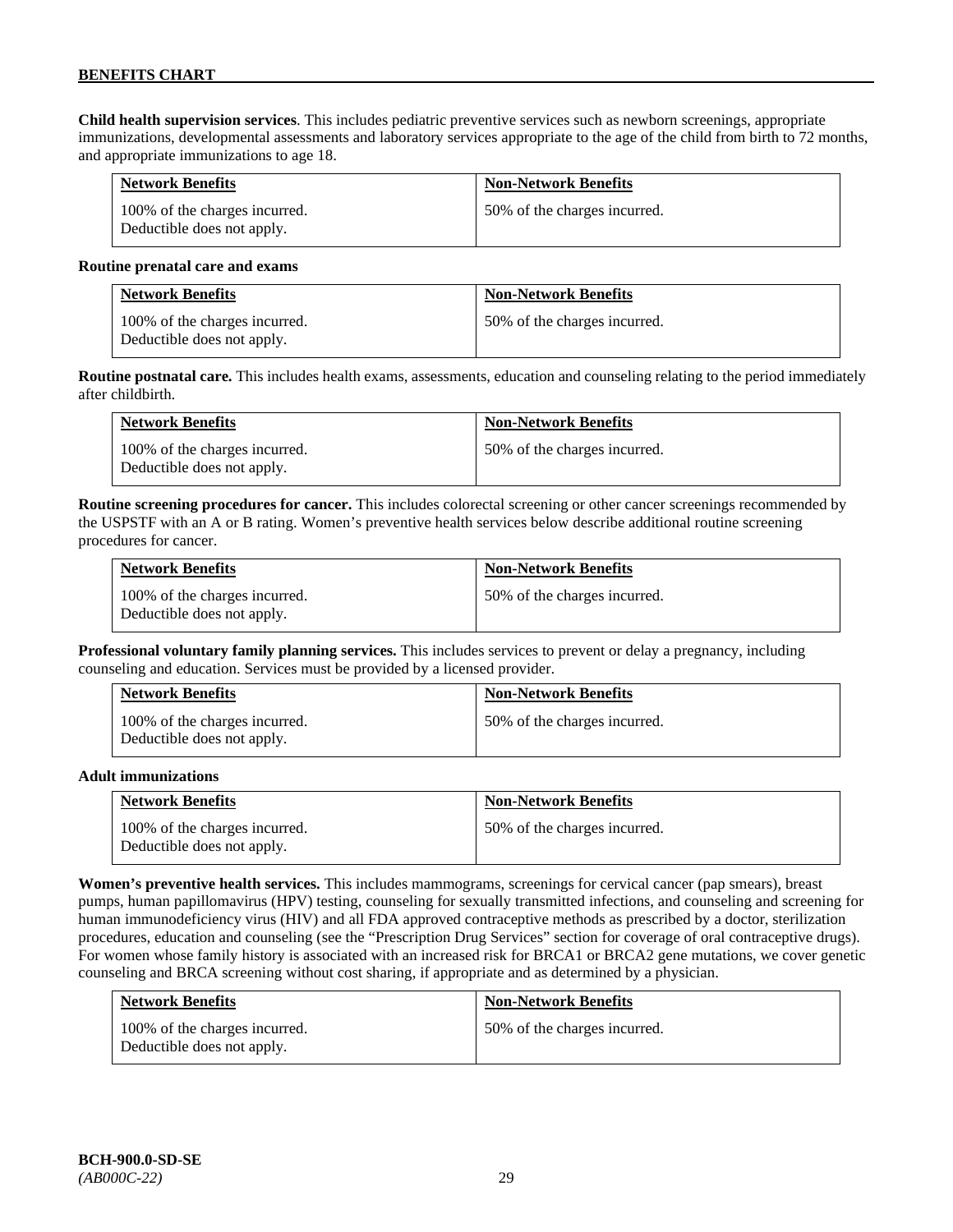**Obesity Screening and Management.** We cover obesity screening and counseling for all ages during a routine preventive care exam. If you are age 18 or older and have a body mass index of 30 or more, we also cover intensive obesity management to help you lose weight. Your primary care doctor can coordinate these services.

| <b>Network Benefits</b>                                     | <b>Non-Network Benefits</b>  |
|-------------------------------------------------------------|------------------------------|
| 100% of the charges incurred.<br>Deductible does not apply. | 50% of the charges incurred. |

# **In addition to any ACA or state mandated preventive services referenced above, we cover the following eligible services:**

### **Routine eye and hearing exams**

| <b>Network Benefits</b>                                     | <b>Non-Network Benefits</b>  |
|-------------------------------------------------------------|------------------------------|
| 100% of the charges incurred.<br>Deductible does not apply. | 50% of the charges incurred. |

**Ovarian cancer surveillance tests for women who are at risk.** "At risk for ovarian cancer" means (1) having a family history that includes any of the following: one or more first-degree or second-degree relatives with ovarian cancer, clusters of female relatives with breast cancer or nonpolyposis colorectal cancer; or (2) testing positive for BRCA1 or BRCA2 mutations. "Surveillance tests for ovarian cancer" means annual screening using: CA-125 serum tumor marker testing, transvaginal ultrasound, pelvic examination or other proven ovarian cancer screening tests currently being evaluated by the federal Food and Drug Administration or by the National Cancer Institute.

| <b>Network Benefits</b>                              | <b>Non-Network Benefits</b>                             |
|------------------------------------------------------|---------------------------------------------------------|
| Coverage level is same as corresponding Network      | Coverage level is same as corresponding Non-Network     |
| Benefit, depending on type of service provided, such | Benefit, depending on type of service provided, such as |
| as Diagnostic Imaging Services, Laboratory Services  | Diagnostic Imaging Services, Laboratory Services        |
| Office Visits for Illness or Injury or Preventive    | Office Visits for Illness or Injury or Preventive       |
| Services.                                            | Services.                                               |

### **Limitations:**

• Services are not preventive if received as part of a visit to diagnose, manage or maintain an acute or chronic medical condition, illness or injury. When that occurs, unless otherwise indicated above, standard deductibles, copayments or coinsurance apply.

### **Not Covered:**

See "Services Not Covered" in the Certificate.

### **TELEHEALTH/TELEMEDICINE SERVICES**

#### **Definitions:**

**Telehealth, Telemedicine, or Virtual Care.** This is a means of communication between a health care professional and a patient. This includes the use of secure electronic information, imaging, and communication technologies, including:

- interactive audio or audio-video
- interactive audio with store-and-forward technology
- chat-based and email-based systems
- physician-to-physician consultation
- patient education
- data transmission
- data interpretation
- digital diagnostics (algorithm-enabled diagnostic support)
- digital therapeutics (the use of personal health devices and sensors, either alone or in combination with conventional drug therapies, for disease prevention and management)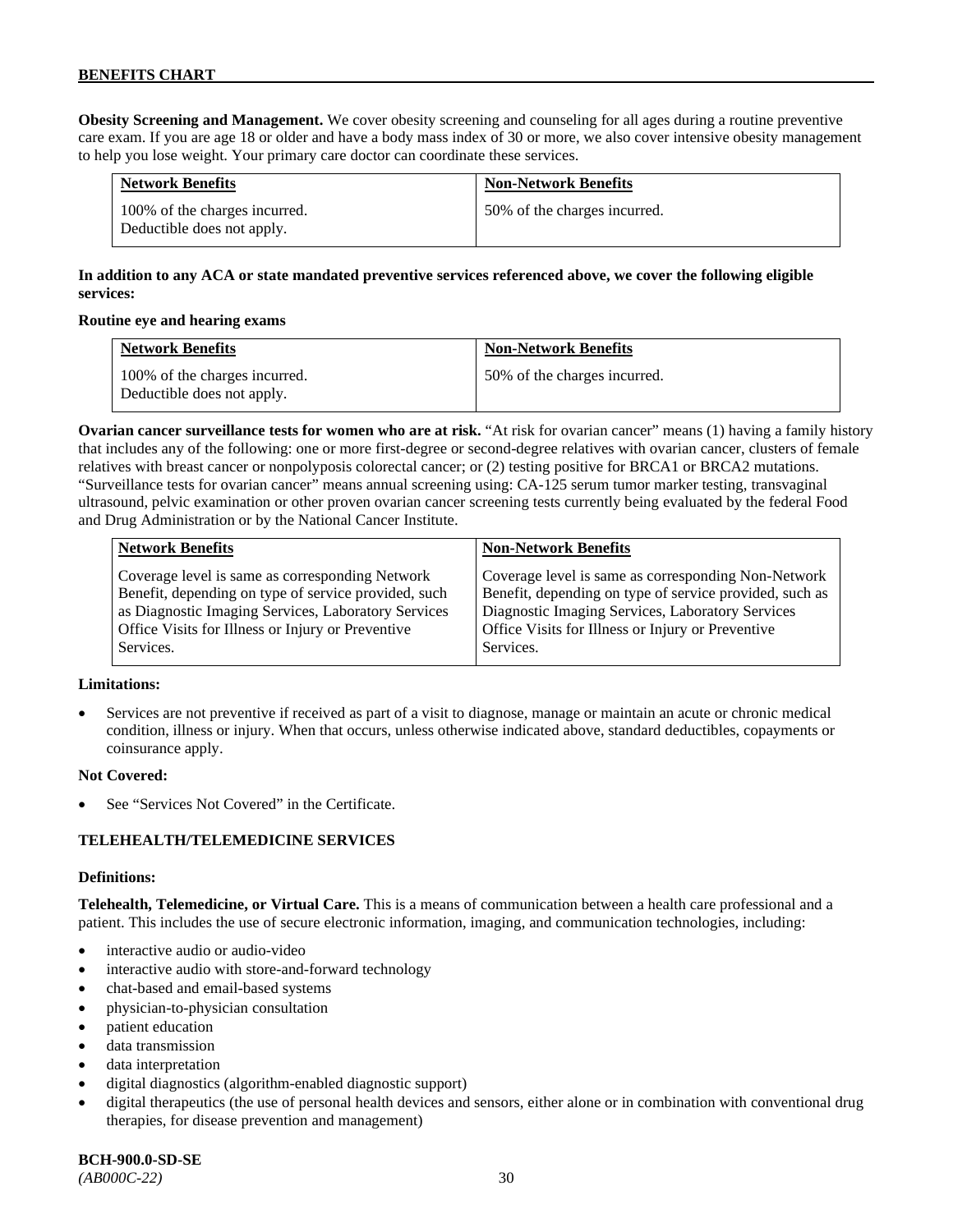Services can be delivered:

Synchronously: the patient and health care professional are engaging with one another at the same time; or Asynchronously: the patient and health care professional engage with each other at different points in time.

**Telephone Visits.** Live, synchronous, interactive encounters over the telephone between a patient and a healthcare provider.

**E-visit or chat-based visits.** Asynchronous online or mobile app encounters to discuss a patient's personal health information, vital signs, and other physiologic data or diagnostic images. The healthcare provider reviews and delivers a consultation, diagnosis, prescription or treatment plan after reviewing the patient's visit information.

**Virtuwell.** This is an online service for you to receive a diagnosis and treatment for certain conditions, such as a cold, flu, ear pain and sinus infections. You may access the Virtuwell website at [Virtuwell.com.](https://www.virtuwell.com/)

**Video Visits.** Live, synchronous, interactive encounters using secure web-based video between a patient and a healthcare provider.

### **Covered Services:**

The Plan covers the following methods of receiving care for services that would be eligible under the Plan if the service were provided in person.

### **Scheduled Telephone Visits**

| <b>Network Benefits</b>                                                                                     | <b>Non-Network Benefits</b>  |
|-------------------------------------------------------------------------------------------------------------|------------------------------|
| 100% of the charges incurred, subject to your<br>copayment of \$15 per visit.<br>Deductible does not apply. | 50% of the charges incurred. |

### **E-visits**

### **Access to online care through Virtuwell at [Virtuwell.com](http://www.virtuwell.com/)**

| <b>Network Benefits</b>                                    | <b>Non-Network Benefits</b> |
|------------------------------------------------------------|-----------------------------|
| 100% of the charges incurred.<br>Deductible does not apply | Not applicable.             |

#### **All other E-visits**

| <b>Network Benefits</b>                                                                                     | <b>Non-Network Benefits</b>  |
|-------------------------------------------------------------------------------------------------------------|------------------------------|
| 100% of the charges incurred, subject to your<br>copayment of \$15 per visit.<br>Deductible does not apply. | 50% of the charges incurred. |

### **Video visits**

| <b>Network Benefits</b>                                                                                                                                                                                 | <b>Non-Network Benefits</b>                                                                                                                            |
|---------------------------------------------------------------------------------------------------------------------------------------------------------------------------------------------------------|--------------------------------------------------------------------------------------------------------------------------------------------------------|
| Coverage level is same as corresponding Network<br>benefit, depending on type of service provided, such as<br>Office Visits for Illness or Injury, Inpatient or<br><b>Outpatient Hospital Services.</b> | Coverage level is same as corresponding Non-Network<br>Benefit, depending on type of service provided, such as<br>Office Visits for Illness or Injury. |

### **Not Covered:**

See "Services Not Covered" in the Certificate.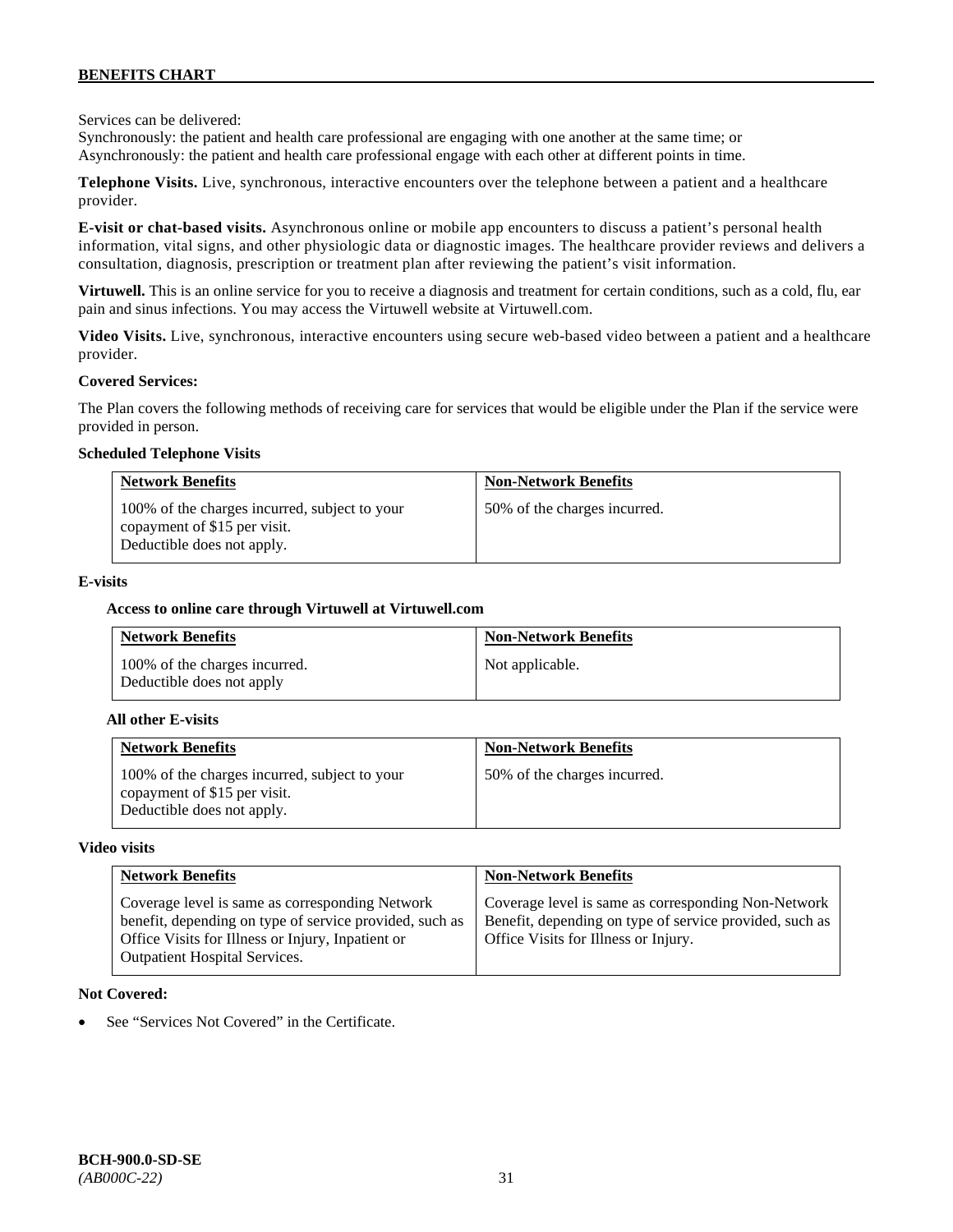# **TRANSPLANT SERVICES**

### **Applicable Definitions:**

**Autologous.** This is when the source of cells is from the individual's own marrow or stem cells.

**Allogeneic.** This is when the source of cells is from a related or unrelated donor's marrow or stem cells.

**Autologous Bone Marrow Transplant.** This is when the bone marrow is harvested from the individual and stored. The patient undergoes treatment which includes tumor ablation with high-dose chemotherapy and/or radiation. The bone marrow is reinfused (transplanted).

**Allogeneic Bone Marrow Transplant.** This is when the bone marrow is harvested from the related or unrelated donor and stored. The patient undergoes treatment which includes tumor ablation with high-dose chemotherapy and/or radiation. The bone marrow is reinfused (transplanted).

**Autologous/Allogeneic Stem Cell Support.** This is a treatment process that includes stem cell harvest from either bone marrow or peripheral blood, tumor ablation with high-dose chemotherapy and/or radiation, stem cell reinfusion, and related care. Autologous/allogeneic bone marrow transplantation and high dose chemotherapy with peripheral stem cell rescue/support are considered to be autologous/allogeneic stem cell support.

**Designated Transplant Center.** This is any health care provider, group or association of health care providers designated by us to provide services, supplies or drugs for specified transplants for our Insureds.

**Transplant Services.** This is transplantation (including retransplants) of the human organs or tissue listed below, including all related post-surgical treatment, follow-up care and drugs and multiple transplants for a related cause. Transplant services do not include other organ or tissue transplants or surgical implantation of mechanical devices functioning as a human organ, except surgical implantation of an FDA approved Ventricular Assist Device (VAD) or total artificial heart, functioning as a temporary bridge to heart transplantation.

Prior authorization is required prior to consultation to support coordination of care and benefits.

## **Covered Services:**

We cover eligible transplant services (as defined above) while you are covered under this Benefits Chart. Transplants that will be considered for coverage are limited to the following:

- Kidney transplants for end-stage disease.
- Cornea transplants for end-stage disease.
- Heart transplants for end-stage disease.
- Lung transplants or heart/lung transplants for: (1) primary pulmonary hypertension; (2) Eisenmenger's syndrome; (3) end-stage pulmonary fibrosis; (4) alpha 1 antitrypsin disease; (5) cystic fibrosis; and (6) emphysema.
- Liver transplants for: (1) biliary atresia in children; (2) primary biliary cirrhosis; (3) post-acute viral infection (including hepatitis A, hepatitis B antigen e negative and hepatitis C) causing acute atrophy or post-necrotic cirrhosis; (4) primary sclerosing cholangitis; (5) alcoholic cirrhosis; and (6) hepatocellular carcinoma.
- Allogeneic bone marrow transplants or peripheral stem cell support associated with high dose chemotherapy for: (1) acute myelogenous leukemia; (2) acute lymphocytic leukemia; (3) chronic myelogenous leukemia; (4) severe combined immunodeficiency disease; (5) Wiskott-Aldrich syndrome; (6) aplastic anemia; (7) sickle cell anemia; (8) non-relapsed or relapsed non-Hodgkin's lymphoma; (9) multiple myeloma; and (10) testicular cancer.
- Autologous bone marrow transplants or peripheral stem cell support associated with high-dose chemotherapy for: (1) acute leukemias; (2) non-Hodgkin's lymphoma; (3) Hodgkin's disease; (4) Burkitt's lymphoma; (5) neuroblastoma; (6) multiple myeloma; (7) chronic myelogenous leukemia; and (8) non-relapsed non-Hodgkin's lymphoma.
- Pancreas transplants for simultaneous pancreas-kidney transplants for diabetes, pancreas after kidney, living related segmental simultaneous pancreas kidney transplantation and pancreas transplant alone.

To receive Network Benefits, charges for transplant services must be incurred at a Designated Transplant Center.

The transplant-related treatment provided, including expenses incurred for directly related donor services, shall be subject to and in accordance with the provisions, limitations, maximum and other terms of this Benefits Chart.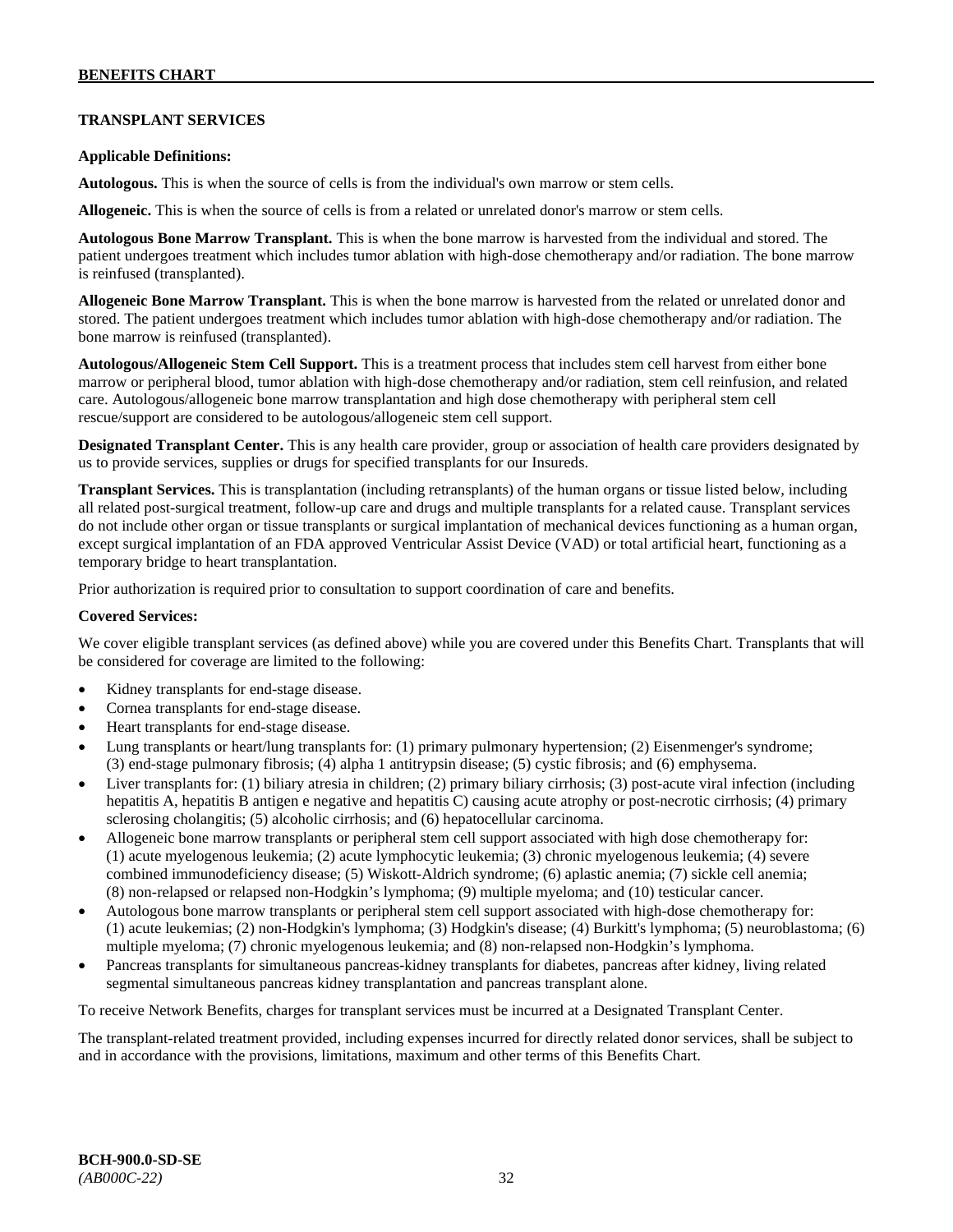Medical and hospital expenses of the donor are covered only when the recipient is an Insured and the transplant and directly related donor expenses have been prior authorized for coverage. Treatment of medical complications that may occur to the donor are not covered. Donors are not considered Insureds, and are therefore not eligible for the rights afforded to Insureds under the Certificate.

The list of eligible transplant services and coverage determinations are based on established medical policies, which are subject to periodic review and modifications by the medical director.

| <b>Network Benefits</b>                          | <b>Non-Network Benefits</b>                          |
|--------------------------------------------------|------------------------------------------------------|
| See Network Inpatient Hospital Services benefit. | See Non-Network Inpatient Hospital Services benefit. |

### **Transplant travel benefit for network benefits**

We may provide travel and lodging when an Insured needs a transplant and a designated transplant center is greater than 100 miles from the Insured's primary address.

This benefit is subject to our medical policies (medical coverage criteria). Coverage criteria are available by calling Member Services, or logging on to your "*my*HealthPartners" account a[t healthpartners.com.](http://www.healthpartners.com/)

When submitting receipts for travel and lodging, the Insured will need to attach a letter explaining that the receipts are in conjunction with an authorized organ or bone marrow transplant and include the recipient's name and member ID number or complete a Lodging and Travel Claim form with the receipts.

| <b>Network Benefits</b>                                                                                                                                                                                                                                                                                  | <b>Non-Network Benefits</b> |
|----------------------------------------------------------------------------------------------------------------------------------------------------------------------------------------------------------------------------------------------------------------------------------------------------------|-----------------------------|
| Transplant travel benefits are covered under the<br>Network transplant services benefit.                                                                                                                                                                                                                 | No coverage.                |
| Expenses for travel and lodging for the insured (the<br>transplant recipient) and one adult companion, or up to<br>two companions for a transplant recipient who is a<br>minor dependent, may be covered up to a maximum of<br>\$10,000 per transplant.<br>Lodging coverage is limited to \$100 per day. |                             |

### **Not Covered:**

- We consider the following transplants to be investigative and do not cover them: surgical implantation of mechanical devices functioning as a permanent substitute for human organ, non-human organ implants and/or transplants and other transplants not specifically listed in this Benefits Chart.
- See "Services Not Covered" in the Certificate.